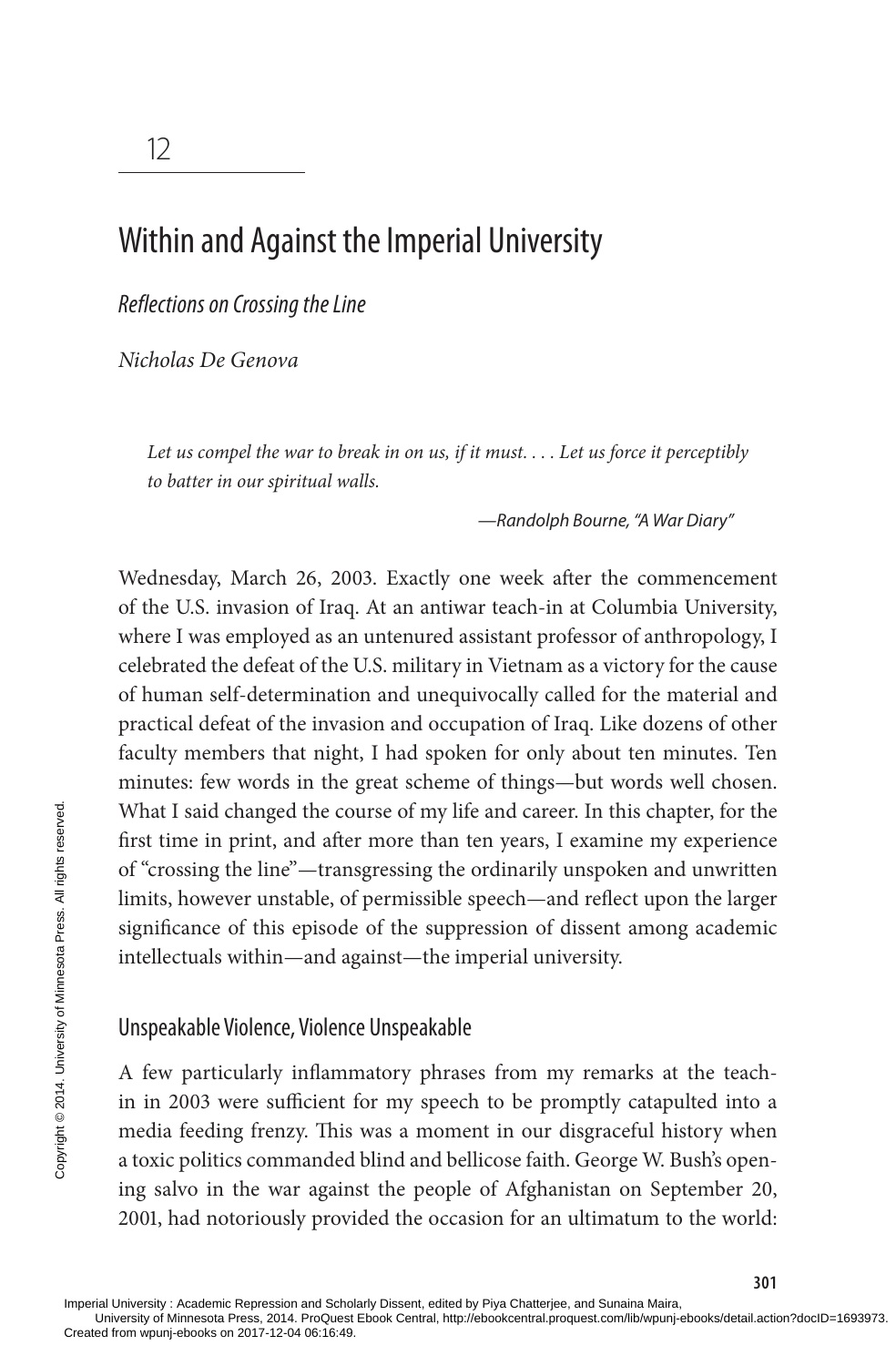"Either you are with us, or you are with the terrorists." The overwhelming and asphyxiating mood in the United States during those first two years of the so-called War on Terror manifested itself—to borrow a phrase from Randolph Bourne, speaking of the raging passion for war in the United States in 1917—as "a chorus so mighty that to be out of it was at first to be disreputable and finally almost obscene."2 Those who promoted war in Afghanistan and Iraq hungered after the elusive vindication of an illusory heroism: they cloaked themselves in a sanctimonious sense of their own victimization and armored themselves in a delusional "antiterrorist" belief in their own aggressive "self-defense." This is precisely why no repudiation of the Iraq invasion could have hoped to achieve any genuine impact, in my view, unless it was as utterly uncompromising, incorrigible, and indeed as belligerent as the nearly hysterical mania for war that bombarded us relentlessly from every massmedia propaganda outlet. The compulsive desire for war, the furious passion for it, and the veritable bloodlust that had been so cynically cultivated and inflamed in the U.S. populace were nothing less than ghoulish clamor for mass murder, a jingoistic craving for the death of the Enemy.

When I spoke at the Columbia teach-in, therefore, I needed to forcibly confront my audience with the inescapable fact that if it was death that the prowar mob was seeking, then it was death indeed that they would reap. After all the treacherous seductions of the illusion of a sort of military capability so technologically asymmetrical that the United States could perpetrate a war without incurring any serious casualties, I had to hurl back at them a vivid memory of the brute and horrific fact of real carnage. Recalling from recent history another U.S. military intervention—one that commenced with a media spectacle of self-congratulation and then culminated in an excruciatingly humiliating defeat, recorded on videotape and launched into a vertiginous spiral of televised coverage: the invasion of Somalia in 1993—I summoned up the largely suppressed (or perverted) collective memory of the battle of Mogadishu.<sup>3</sup> Following that decisive skirmish, considered to have been the bloodiest single battle for U.S. soldiers since the Vietnam War, jubilant Somali combatants dragged the corpses of occupying U.S. soldiers through the streets of their capital in celebration of their improbable victory. The grisly mass-mediated debacle immediately instigated the retreat of the U.S. military and the failure of the invasion. Here, then, were the real stakes of the U.S. escapade in Iraq. With the hope that the unfolding U.S. war and inevitable occupation might ultimately be met with a veritable anticolonial Experimental University : Academic Repression and Scholar<br>
Created from wpunj-ebooks on 2017-12-04 06:16:49.<br>
Created from wpunj-ebooks on 2017-12-04 06:16:49.<br>
Created from wpunj-ebooks on 2017-12-04 06:16:49.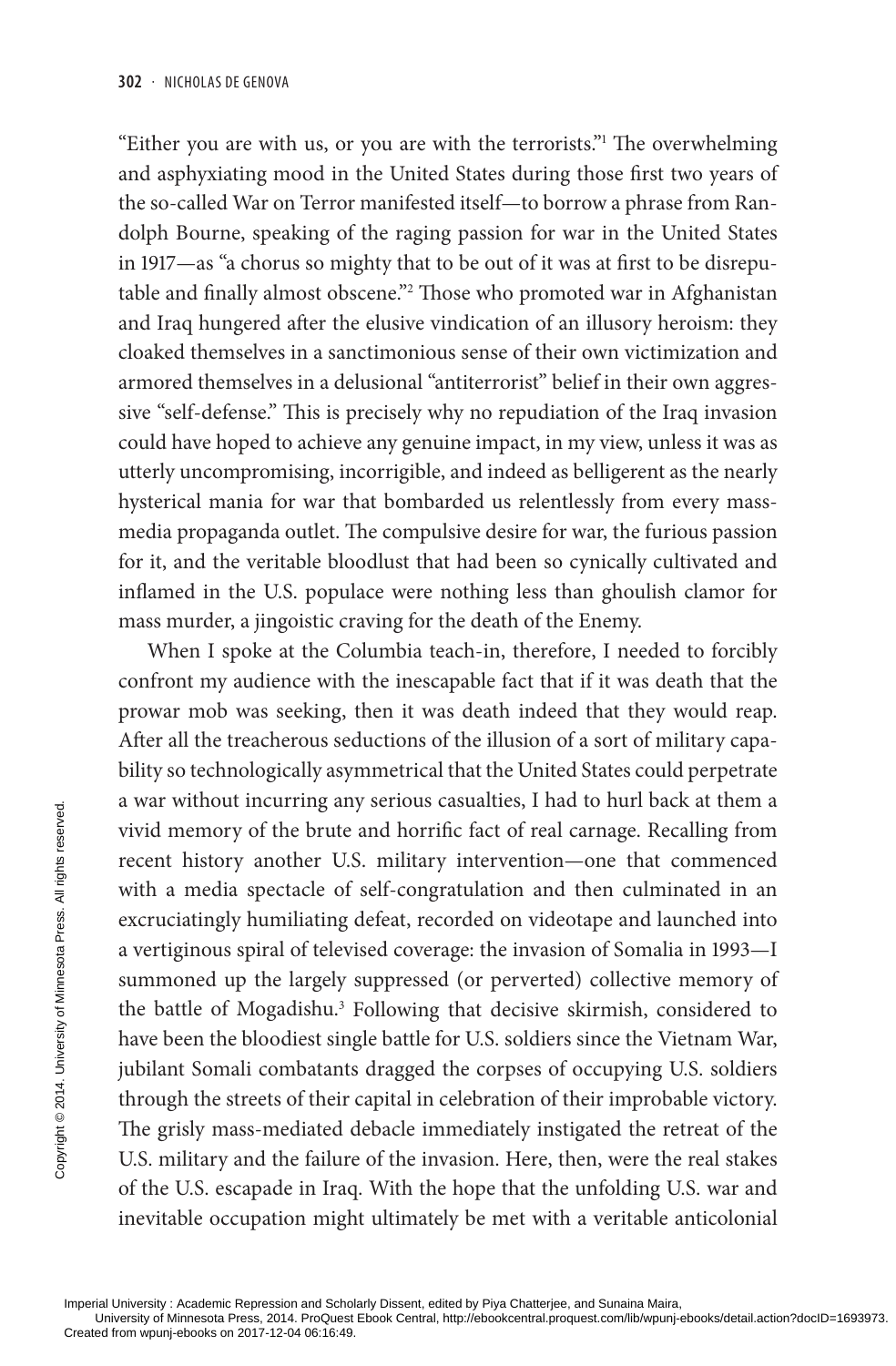struggle for Iraqi self-determination—in short, another Vietnam—I proclaimed that I would nonetheless welcome "a million Mogadishus now."

The greater part of my comments, however, had been devoted to providing a historical outline of colonial conquest, genocide, slavery, and imperial warfare as forming the bedrock of U.S. nation-state formation. That same long history, punctuated by U.S. invasions and military occupations, I argued, had likewise been deeply constitutive of a social and political order predicated upon racist violence and oppression. U.S. nationalism and white supremacy have been inextricably linked, historically. I contended that it is necessary, therefore, to repudiate all forms of U.S. patriotism to liberate our political imaginations in order that we might usher in a radically different world, one in which we will not remain the prisoners of U.S. global domination. In this regard, I explicitly confronted the pronounced tendency in the antiwar movement to defensively claim that "peace is patriotic." Peace is not patriotic, I replied—peace is subversive, because peace anticipates a very different world than the one in which we live, a world where the United States would have no place.

With the militaristic fervor at a crescendo, my defeatist provocation became national (and international) headline news. After all, George W. Bush had just delivered his ultimatum to Saddam Hussein and announced the official commencement of the war only one week prior. The larger framework of my remarks was summarily disregarded in favor of a sensationalized, decontextualized mass circulation of the most inflammatory sound bite: the "million Mogadishus" phrase.

The new president of Columbia University, Lee Bollinger, who had just taken up the position that same academic year, was traveling at the time of the teach-in and could have had no specific knowledge of what in fact I had said apart from what was being reported in the mass media. Nonetheless, commenting from afar, Bollinger—who has made his academic career as a scholar of free speech—publicly declared that he was "shocked" and affirmed, referring to my speech, that "this one crosses the line." His reaction was issued as a press release and immediately published on the university's website.4 In a subsequent iteration, Bollinger declared that he was "appalled" and summarily denounced my comments as "outrageous." Significantly, he added, "Our faculty and students, regardless of their position on the war, have not been silent in their denunciation of [De Genova's] remarks." Thus *regardless of one's position on the war*, faculty and students alike were notso-subtly instructed by the highest administrative official of the university Dreated from wpunj-ebooks on 2017-12-04 06:46:49.<br>
Created from wpunj-ebooks on 2017-12-04 06:16:49.<br>
Created from wpunj-ebooks on 2017-12-04 06:16:49.<br>
Created from wpunj-ebooks on 2017-12-04 06:16:49.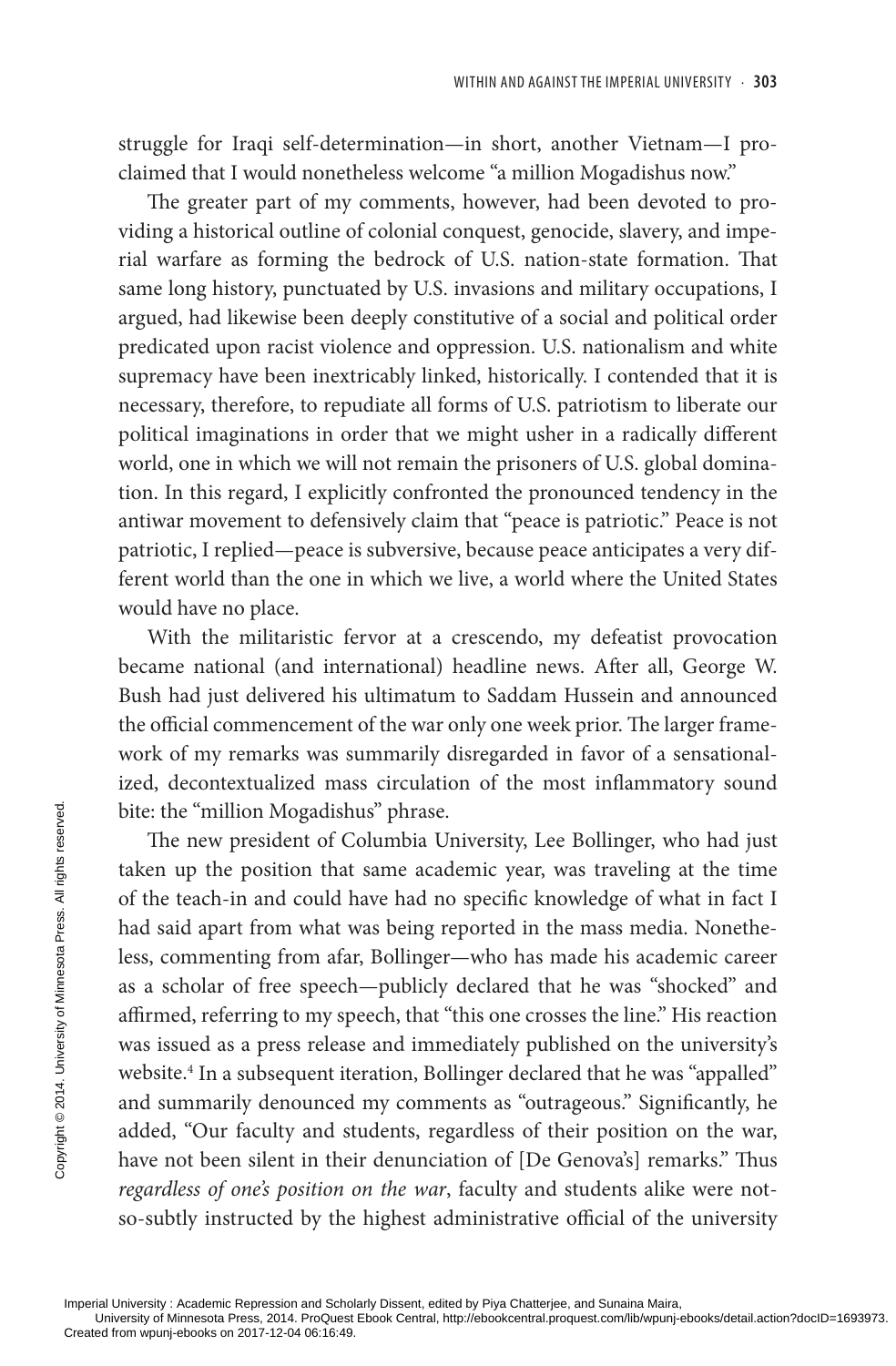that both the form and substance of my speech commanded vociferous condemnation; indeed, they were effectively impermissible—I had "crossed the line." Notably, Bollinger had prefaced his judgment of my speech by affirming that "because of the University's tradition of academic freedom," he normally did not comment about statements made by faculty members. Thus he emphasized that the scandal of my speech was expressly not "normal": it was an exception.

Following Bollinger's initial response, the chair of my department (and my immediate administrative superior), Nicholas Dirks, in response to a query from the *National Review*, sent an e-mail reply that was then posted online and also quoted in the *Columbia Spectator*, the student newspaper on campus. Dirks evidently seemed to studiously model his statement on Bollinger's but went still further: "I cherish the principles of freedom of speech and academic freedom. . . . However, I am deeply concerned when the academic obligations of debate and critique are sullied by sentiments that seem profoundly *out of line* with the values and commitments that are fundamental to academic life" (emphasis added). By implication, I could not very well be expected to enjoy the protections of academic freedom if I myself was culpable of "sullying" the very foundations of academic life. By purportedly violating my own obligations, Dirks implied, and by sabotaging the very values that otherwise should uphold the sanctity of that tradition of free inquiry and expression, I had committed an unpardonable transgression. Dirks added that he was "personally appalled" and "repudiated" the offending content of my speech.<sup>5</sup> It is not difficult to discern in these carefully crafted phrases an anticipation on Dirks's part of the not-implausible prospect that he might soon be required to justify my summary termination. Meanwhile, my excommunication from the academic community of debate and critique—at the very least, at Columbia—was progressing with furious rapidity. As Dirks alluded, this was for him less a matter of free speech, academic or otherwise, than a violation of the "values and commitments" that constitute the (normally tacit) boundary of a shared way of (academic) life and thus was deemed to threaten the communal foundations of the university. Created from wpunj-ebooks on 2017-12-04 06:46:49.<br>Created from wpuni-ebooks on 2017-12-04 06:46:49.<br>Created from wpunj-ebooks on 2017-12-04 06:46:49.<br>Created from wpunj-ebooks on 2017-12-04 06:46:49.

Why indeed were these officials of the imperial university not more appalled and outraged by the *real* atrocities that the United States war machine was perpetrating against innocent civilians in Afghanistan and Iraq than the violent imagery I conjured with my words? Bollinger notably concluded his various statements with regretful laments for any undue suffering my words might have inflicted upon the families of "American troops . . . in

Imperial University : Academic Repression and Scholarly Dissent, edited by Piya Chatterjee, and Sunaina Maira,<br>16thiversity of Minnesota Press, 2014. ProQuest Ebook Central, http://ebookcentral.proquest.com/lib/wpunj-ebook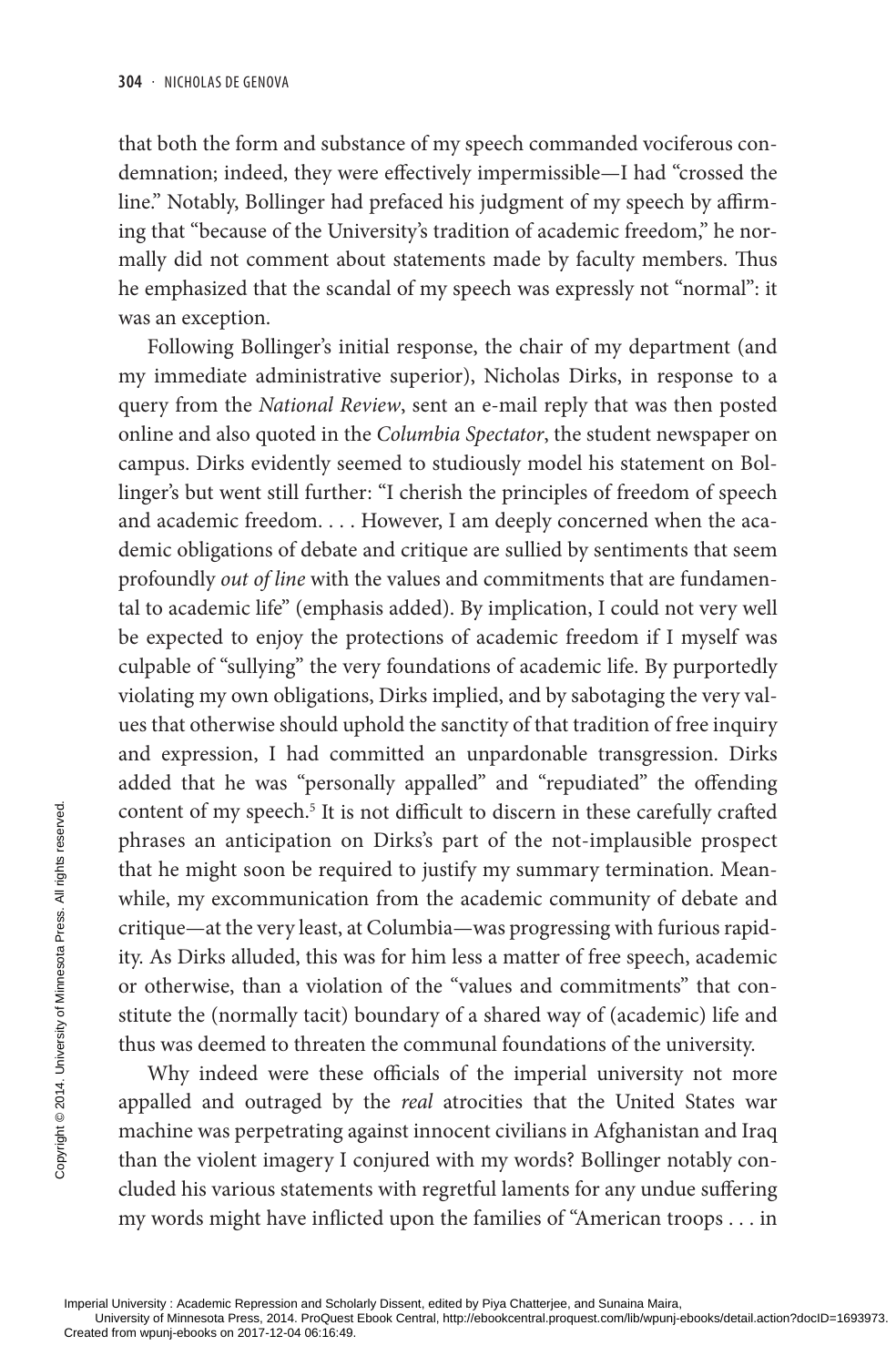harm's way," and Dirks expressly repudiated "any statement wishing violence against soldiers or civilians alike." Thus Bollinger explicitly invoked his sympathy for the aggrieved families of the U.S. military participating in the invasion and, with callous disregard for Iraqis, thereby implicitly aligned himself on the side of U.S. nationhood. More ambiguously fashioned as a rejection of "violence" as such, Dirks's comment nonetheless made direct and emphatic reference to the soldiers themselves, not merely their families. But what exactly is the work of soldiers, if not violence? More specifically, what indeed was the express mission of the U.S. soldiers being deployed in Iraq, if not violence and occupation? Was it truly plausible that the invasion, otherwise touted as a campaign of "shock and awe," might be conceivable as anything other than a massive orchestration of disproportionate (imperial) violence? And if U.S. soldiers were indeed, in Bollinger's hackneyed phrase, "in harm's way," weren't the people of Iraq being systematically and mercilessly subjected to immeasurably and incomparably greater harm? Indeed, weren't the "American troops" the very ones inflicting the most devastating harm?

#### "The Idea of a University": Theory and Practice

If these officers of the imperial university found my rhetoric offensive, weren't they the ones truly at fault for disgracing the values and obligations fundamental to academic life? I refer to their flagrant and instantaneous disregard of the requirement of reasoned discourse and argument—the duty of thoughtful engagement and debate—in favor of outright denunciation. It was a denunciation, moreover, based on no substantive or direct knowledge of what I had said. I repeatedly made efforts to contact Bollinger to meet in person, or at least speak by phone, in order to clarify for him what I had actually said. After all, his telephone line and e-mail account were operating an automated reply that explicitly referred to me by name and passed judgment upon what I was purported to have said. He repeatedly made public statements to the press with regard to me while having never even superficially made my acquaintance. From thoughtful engagement a<br>
was a denunciation, moreov<br>
of what I had said. I repea<br>
in person, or at least speak<br>
actually said. After all, his to<br>
an automated reply that exp<br>
ment upon what I was pur<br>
statements to t

On the other hand, I was in frequent telephone contact with Dirks, who was my senior colleague and chair of my department, in his capacity as the administrative official directly charged with handling my situation, but similarly he was never once interested in any substantive discussion of anything that I may have said or been alleged to have said. After initially verifying only that I had indeed called for the U.S. military to suffer some woefully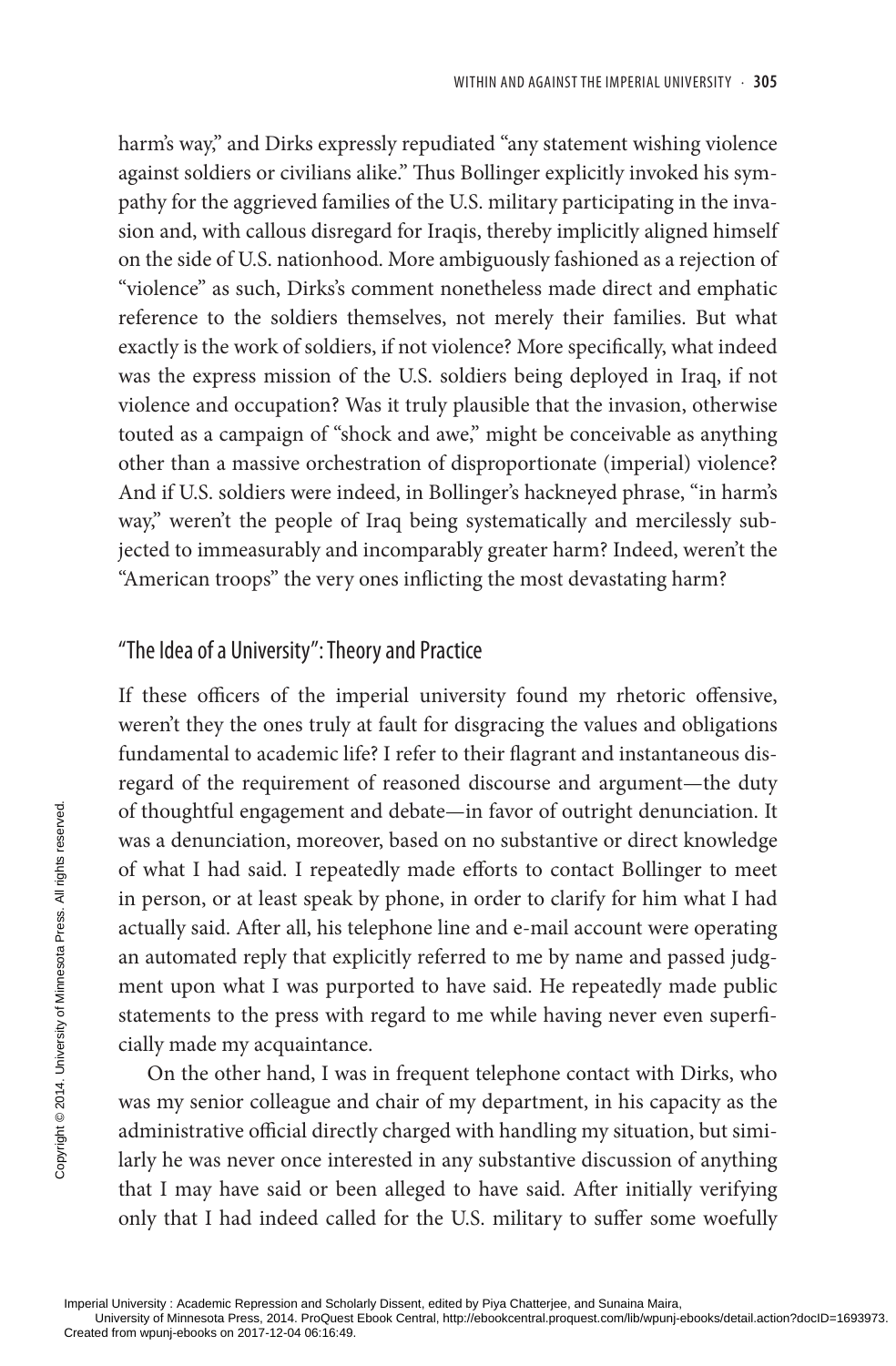large number of "Mogadishus," and asking whether I was at all inclined to make a public apology—and thereby confirming that I was not—his interactions with me became entirely confined to the practicalities surrounding my rather complex and apparently precarious circumstances. Whereas we had previously enjoyed some semblance of collegial rapport, Dirks now assumed a role that was strictly managerial. And he likewise reserved his denunciation of my "appalling" speech exclusively for public consumption. There was no place for dialogue or debate, no considered discourse or reasoned disagreement; my speech was simply "out of line," beyond the pale. I had simply become a "problem" to be managed.

Here, it is useful to situate these dilemmas within their proper sociopolitical context—one that directly concerns the problem of the imperial university, as such. History is also instructive in this regard. In 1917, Columbia University penalized two faculty members, James McKeen Cattell and Henry Wadsworth Longfellow Dana, for their public opposition to World War I with the summary termination of their employment, leading to the resignation of the renowned historian Charles Beard in protest.6 Responding to these events, in his essay "The Idea of a University," Bourne eloquently noted,

The university produces learning instead of steel or rubber. . . . As directors in this corporation of learning, trustees seem to regard themselves primarily as guardians of invested capital. They manage as a sacred trust the various bequests, gifts, endowments which have been made to the university by men and women of the same orthodoxies as themselves. Their obligation is to see that the quality of the commodity which the university produces is such as to seem reputable to the class which they represent. . . . the reputation of a university is comparable to the standing of a corporation's securities on the street, the newspapers taking the place of the stock exchange. The real offence of Professors Catell and Dana seems to have been not so much that they were unpatriotic as that they had lowered the prestige of the university in the public mind. . . . No attempt was made to discover whether the newspaper accounts were true. Chatter and rumor were sufficient to convict them. Why? Because on the stock exchange it is by rumor and prejudice that the value of securities is hit, not by evidence. . . . The mischief lies in what people think, not in the actual facts. And for this purpose newspaper chatter is authoritative.<sup>7</sup> Experimental University : Academic Repression and Scholar<br>Created from wpunj-ebooks on 2017-12-04 06:16:49.<br>Created from wpunj-ebooks on 2017-12-04 06:16:49.<br>Created from wpunj-ebooks on 2017-12-04 06:16:49.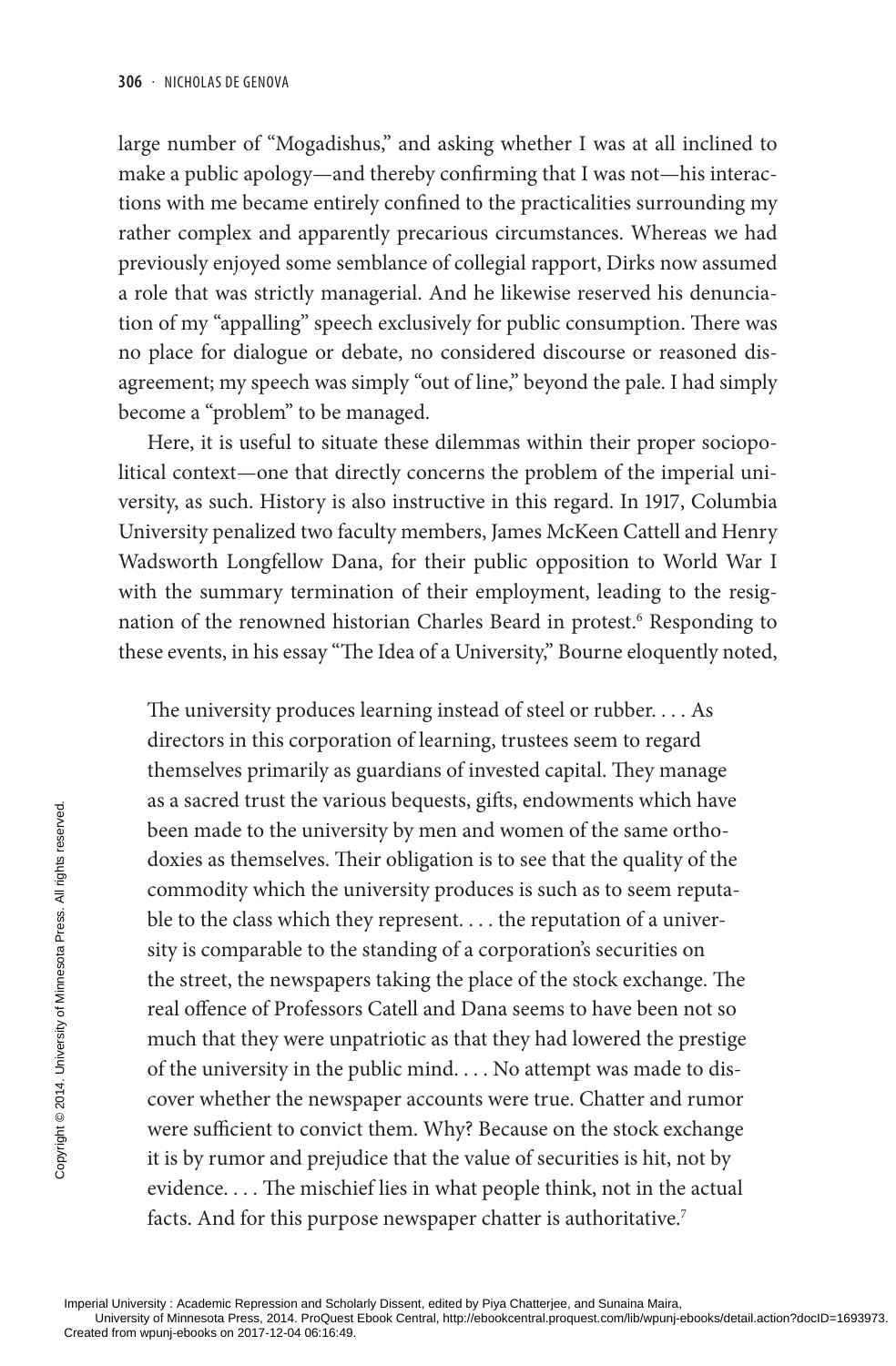Bourne's critique of the corporate character of the university and its susceptibility to rumor and "bad press" in the World War I era remains equally valid today. Why else would a man such as Bollinger, a scholar of free speech, have no interest whatsoever in the substance of the offending speech beyond the incontrovertibly "authoritative" accounts in the news media? If the press was identifying Columbia with the scandal of "treasonous" speech, what mattered was that this could only do damage to the prestige of the university in the mind of a public that abided by the orthodoxies of the state during wartime.

Uncanny as it may seem, later in 2003, Bollinger himself published an op-ed piece in the *Wall Street Journal* with exactly the same title as Bourne's essay. "With all the pressures toward the closing of our minds that come with conflict in the public arena," Bollinger wrote, "it's not a bad idea to have special communities like universities distinctly dedicated to the open intellect."8 No, not a bad idea at all. Yet for university officials like Bollinger and Dirks, as for the "trustee autocracy" that Bourne decried generations earlier, what ultimately matters is, precisely, bad publicity. Widely publicized allegations of "sedition" or "economic heresy," which are perceived to diminish the value of the university's commodity and to degrade the institution's corporate credibility and respectability, are deemed infinitely more consequential than sustaining a space of genuinely uninhibited, robust, and wide-open freedom of speech and expression.<sup>9</sup>

#### My Private Iraq War

In the immediate firestorm of controversy surrounding my remarks, a campaign by wealthy and influential donors to the university's endowment, as well as 104 Republican members of the U.S. House of Representatives and numerous other public officials, demanded that my employment be terminated. Reportedly, the filmmaker Steven Spielberg personally called Dirks to threaten a lawsuit if I were not promptly dispatched from my job. Simultaneously, I was subjected to numerous graphic, aggravated, and repeated death threats—by phone, e-mail, and post—and underwent bewildering disruptions in my ordinary personal and professional life as a result of security considerations. My Private Iraq War<br>  $\frac{1}{2}$  In the immediate firestorm<br>
paign by wealthy and influ<br>
well as 104 Republican mer<br>
numerous other public officanted.<br>
Reportedly, the film<br>
to threaten a lawsuit if I we<br>
taneously, I was s

My home telephone began ringing nonstop from early on the morning of Friday, March 28, when the story broke in the New York City tabloid *Newsday*. The anthropology department office was similarly riddled with enraged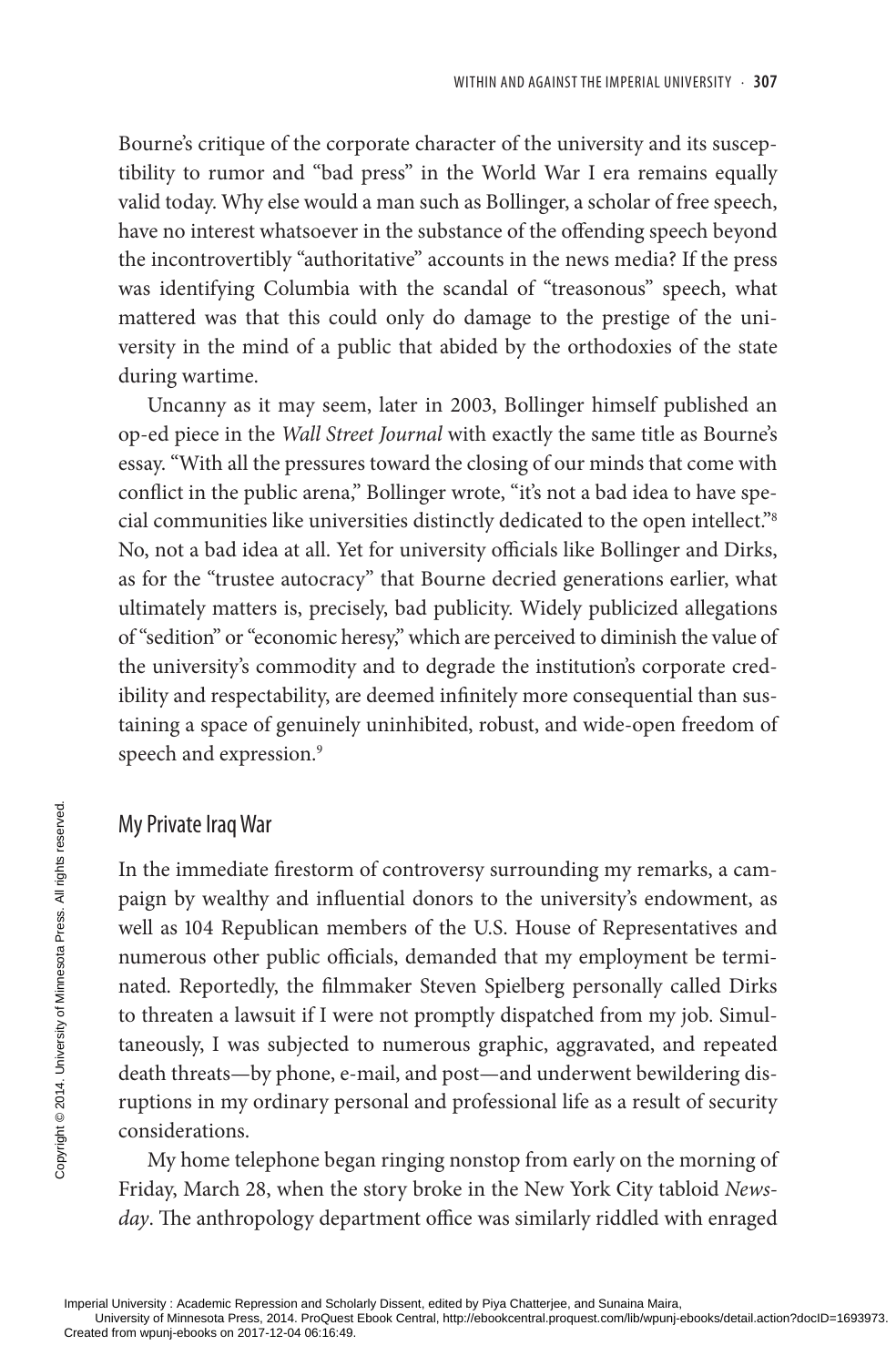inquiries about my whereabouts and hostile denunciations. In addition to contact information for my own and numerous other Columbia offices, my home address and phone number had been posted online—or perhaps had been announced on a talk radio program where the host was inciting people to harass me—and were circulating wildly. Callers to my home number recited my street address and supplied lurid assurances that I would soon be meeting my doom: "We know where you live. We're coming to get you now!" My home telephone was so barraged with harassing calls that it abruptly and inexplicably became inoperative the day after the story first appeared in the news. During those first days, furthermore, television camera crews were camped outside my home, day and night, in SUVs ominously adorned with patriotic bumper stickers and tinted windows. Then police detectives assigned to "investigate" some of the more readily traceable threats to my life assured me that the FBI was also keeping an eye on my case. Those same cops also intimated that there were plans (which never materialized) to hold a hostile demonstration in front of my apartment building. My family and I immediately went into hiding.

My e-mail account was plagued with 25,000 to 30,000 irate, anguished, or harassing messages (including numerous threats of violent retribution). Bollinger later revealed that the telephone lines in his office suffered the same fate and that he also received more than 20,000 e-mails.<sup>10</sup> Indeed, assuming that virtually all his incoming messages sought to demand punitive action against me, an automated response was activated on Bollinger's e-mail account as was an automatic recorded message when anyone called the university switchboard and mentioned my name, reiterating the university president's public denunciation of my speech (while also affirming that it was nonetheless protected by the First Amendment).

On the first morning after our flight into hiding, my partner and I found ourselves having brunch in a cafe with the friend who was hosting us. As if staged for a film, our first day "in hiding" was greeted with the discovery that the woman at the next table was reading a story about me in the Sunday *New York Post*, including large photos of me that had been reprinted from the Internet. I learned later that, among other things, that Sunday edition of the paper had devoted an editorial to openly promoting the fantasy of a violent reprisal against me for my "seditious" speech: "Where's the Ohio National Guard when you really need it? Seriously? Hey, if a campus crank can wish for personal calamity to befall U.S. forces in Iraq, why not fantasize Experience of the paper had devoted.<br>
Created from wpunj-ebooks on 2017-12-04 06:16:49.<br>
Created from wpunj-ebooks on 2017-12-04 06:16:49.<br>
Created from wpunj-ebooks on 2017-12-04 06:16:49.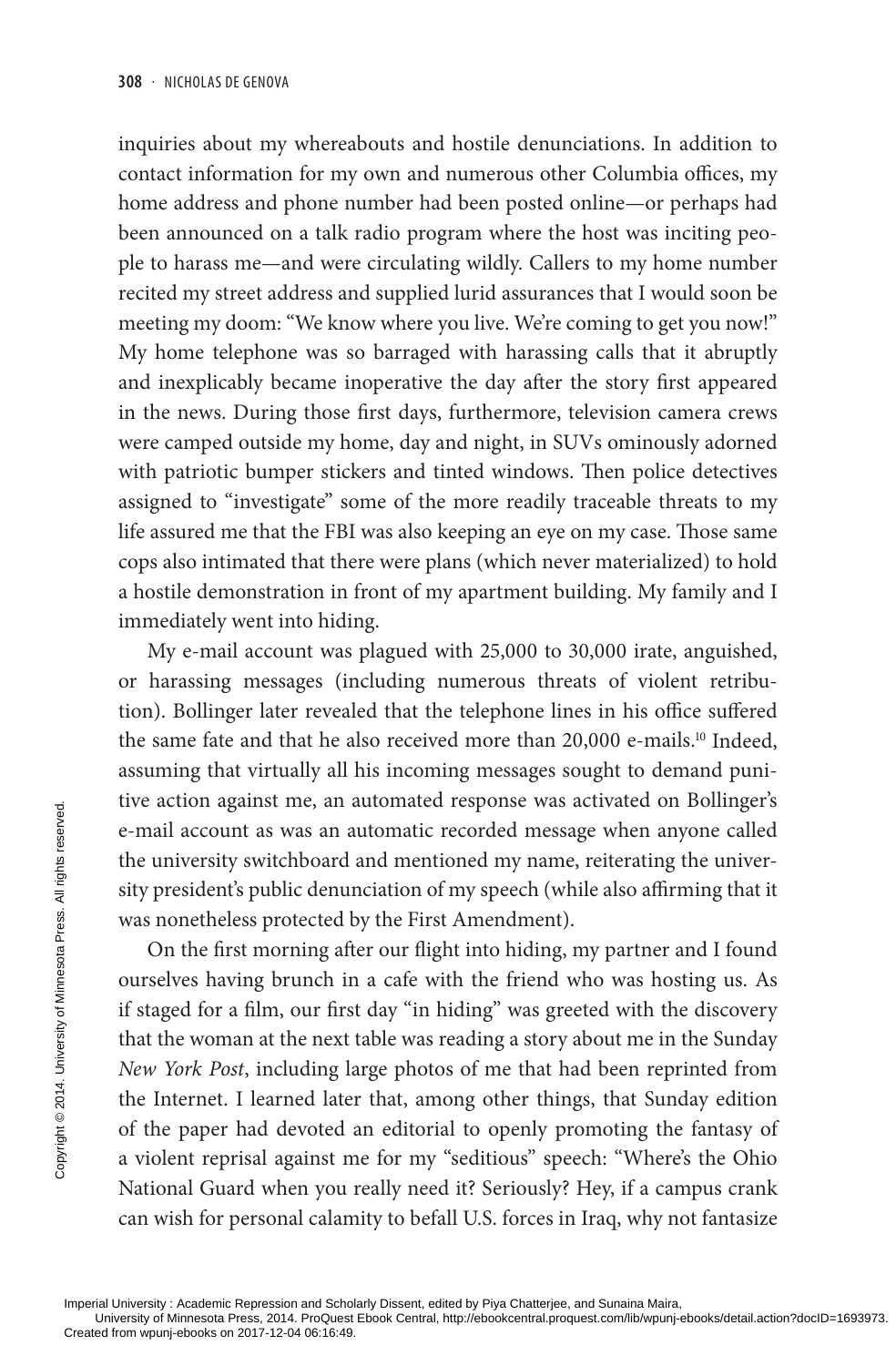about a volley of Kent State-style militia musketry rattled off in his general direction?"<sup>11</sup>

After more than a week later, we eventually resumed daily use of our home. However, because so many random strangers had been inspired to describe in graphic detail all the gruesome acts of violence that they desired to inflict upon me (and in some instances, also upon my family), we continued spending the nights in a different "undisclosed" location that had been arranged by the university, until the campus real estate office eventually offered us a new faculty apartment nearly three months later.

During this period, crude handmade flyers with my photo printed on them and designating me an enemy of both the United States and Israel were posted by a Zionist group called the Jewish Defense Organization (JDO) throughout the neighborhood around Columbia. Unbeknownst to me at the time, the JDO was said to have organized a paramilitary training camp somewhere in the Catskill Mountains in upstate New York. They were a splinter faction from the Jewish Defense League and part of the larger Meir Kahane movement, renowned for the assassination of Israeli prime minister Yitzhak Rabin and numerous other murders and bombings. This splinter group's national director, Mordechai Levy, had a history of arrests—for attempted murder, bombings, and other aggravated felonies—as well as a conviction and incarceration for felony assault with a deadly weapon and a guilty plea for the assault of a twelve-year-old boy. The JDO's website, adorned with animated images of automatic weapons, included my photo, home address, and home telephone number, as well as a link to my e-mail and Bollinger's, encouraging its sympathizers to make contact with me directly to share their outrage and otherwise to intensify the campaign to get rid of me, one way or the other.<sup>12</sup>

At the university, the administration arranged for me to be accompanied by campus security officers whenever I went to teach for the remainder of the semester (as the times and locations of my courses were publicly available and indeed had been publicized in a story in the *New York Times*).13 Students had to show identification and get checked off a registration list in order to enter my classroom. Meanwhile, as I went about my private life, I was occasionally accosted on the street. There were episodes when unexpected and seemingly suspicious incidents around our home sent my family into a panic. Under these utterly unpredictable circumstances, I had taken to carrying weapons with me at all times and continued doing so for a very long time thereafter. I had invited the war home, and it came crashing in upon Example the strengthene numb encouraging its sympathize<br>
example and otherwise to in<br>
the other.<sup>12</sup><br>
At the university, the ad<br>
by campus security officers<br>
the semester (as the times<br>
able and indeed had been<br>
Students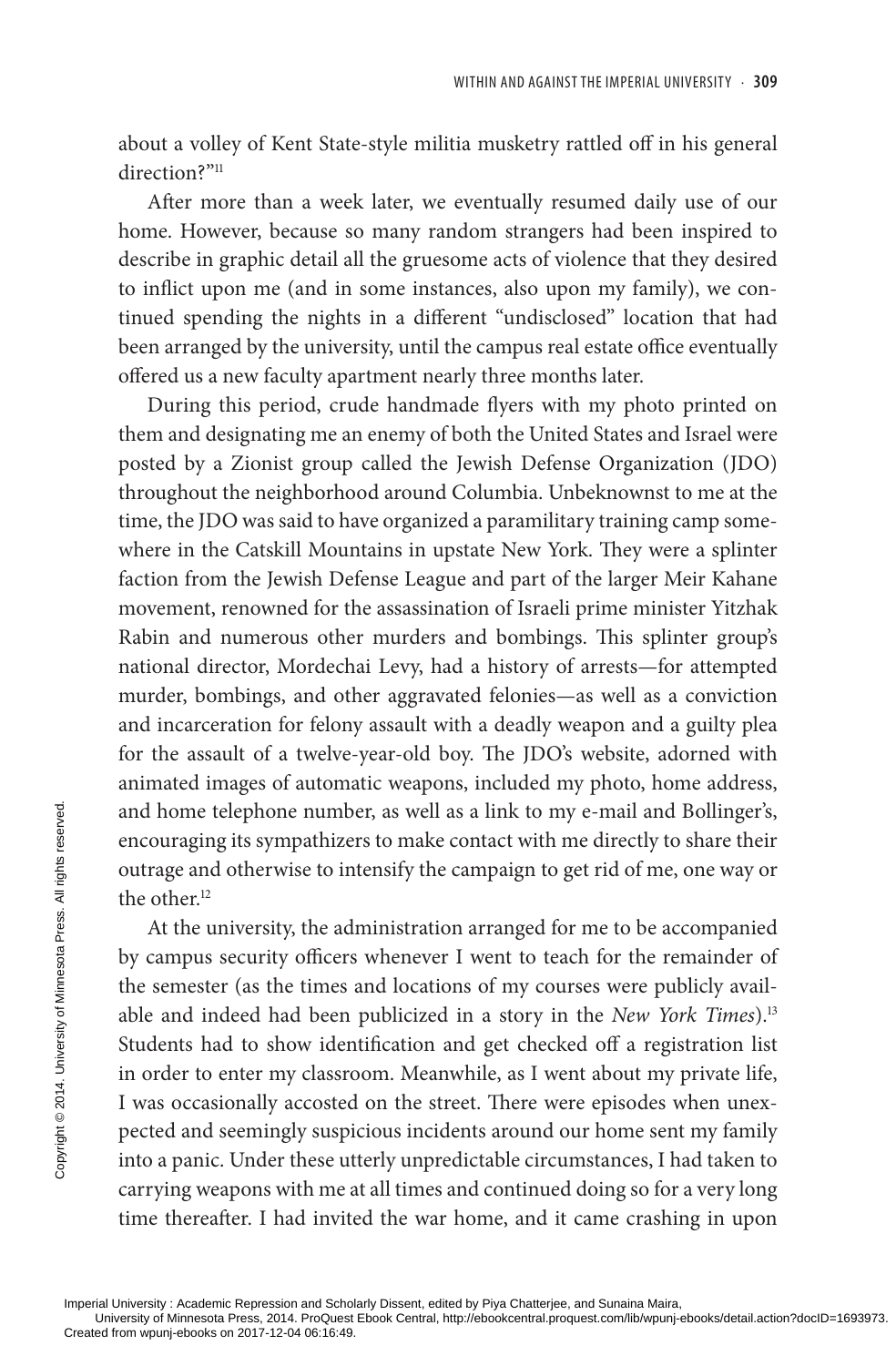my whole little world, battering down the fragile semblance of security and privacy that had previously enshrouded my domestic life.

## Becoming the Object of Controversy

There were some efforts mobilized to defend my freedom of speech, to support me in the face of such fierce animosity, and to express concern about the perceived failings of my department and the chilling statements of the university administration. A few days after the story broke in the news, my colleague Partha Chatterjee wrote an e-mail on March 31 to the rest of the anthropology department faculty from India, where he was spending the semester, underscoring how crucial it is to guard the university as a very special space protected from the "demands of nationalist politics and patriotic obligation." He encouraged our colleagues to contemplate the importance for us as faculty of being unhindered in our efforts to invite students to engage in the necessary thought experiment of trying to see the U.S. military from the standpoint of its Somali or Iraqi victims. Acknowledging that the scandal surrounding my speech "could have happened to any of us," Chatterjee affirmed unreservedly, "I stand by Nick at this difficult moment." He received rebuttals immediately—likewise by e-mail, copied to the entire faculty (minus myself)—from Rosalind Morris and David Scott, as well as one of the untenured faculty.

Morris, assuming the mantle of self-anointed authority on the De Genova affair (having been the only member of the anthropology faculty present when I spoke at the teach-in), "respectfully" disagreed and assured Chatterjee and the rest of the faculty that my "patently ridiculous" and unnuanced comments "took the form of advocacy" and even exceeded what had been reported in the press.<sup>14</sup> Morris fervently asserted,

The result of Nick's importunate intervention has been the wholesale denegration [*sic*] of Columbia University's faculty and especially its anti-war activists. It will be months, if not years, before Columbia faculty can speak for progressive causes without being derided for arrogance and accused of encouraging vulgar blood-lust. It has led to death threats against members of this faculty and the abuse of our staff. It has crippled our department, violated its image, and led to the threatened withdrawal of funds and students from our field. I do not hold Nick responsible for the violence of others, and he is not to be Example the only and the rest of the facult comments "took the form reported in the press.<sup>14</sup> More reported in the press.<sup>14</sup> More reported in the press.<sup>14</sup> More denegration [*sic*] of Columni-war activists. It will fac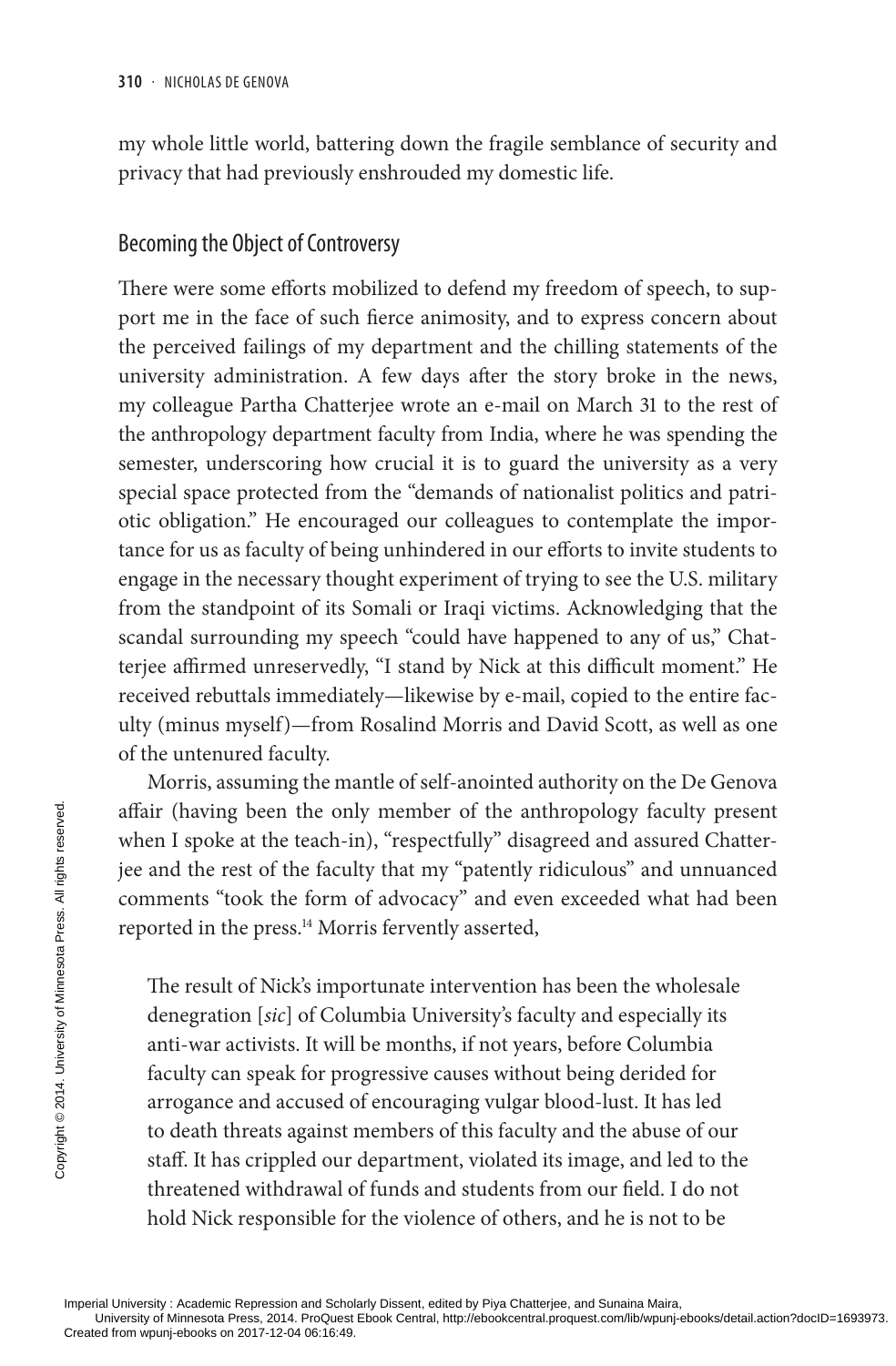made accountable for the debased mob tactics that he was so perilously close to inviting when he suggested the nobility of fragging. Nonetheless, we, his colleagues, have yet to receive any acknowledgment of the predicament to which we have also been subject, nor has the peace movement on campus received from him any expression of remorse for the damage it suffered . . . this seems a minimal gesture of goodwill.

In this litany of grievances—whereby I had allegedly instigated a veritable calamity of denigration, derision, abuse, threats, crippling, and violation upon the department, the university, and "especially its anti-war activists"— Morris suggested that I had indeed encouraged "vulgar blood-lust" and came "perilously close to inviting" precisely the sorts of "debased mob tactics" that now the department as whole was suffering. Her conclusion was a general one: "In these times, care and thought for the consequences for one's words are . . . necessary. . . . Public discourse is not private speech, and now, more than ever . . . it behooves scholars to insist on . . . attending to the social spaces in which our words travel."

David Scott likewise responded directly to Chatterjee, copying the entire faculty e-mail list. Although he confirmed that he too could "empathize with the sense of outrage and anger that might have led Nick to make the remarks he made," he judged that my comments had been "calculated to be inflammatory" and thus insinuated that my speech had been irresponsible:

Precisely BECAUSE the University is to be preserved as a space for the active cultivation of freedom of speech among faculty and students it must ALSO insist on the cultivation of responsible participation (however radical, indeed especially when radical) in public discourse in the context of the University. This is even more important in the context of a "teach-in" which is, afterall [*sic*], in part a pedagogical exercise. . . . Finally, I'm not sure what you mean when you say that you "stand by Nick at this difficult moment". I too am prepared to defend his right to express his views. But I want to insist that in so far as the occasion is not primarily one of polemic (as in sloganeering at a street march) but one of reflection even if also one of advocacy, there must also be a demand for careful expression and an expectation that a speaker is accountable in some way to the community that shelters such speech. Exercisely BECAUSE the<br>
for the active cultivation<br>
students it must ALSO is<br>
participation (however r<br>
public discourse in the c<br>
important in the context<br>
a pedagogical exercise. .<br>
you say that you "stand l<br>
prepared t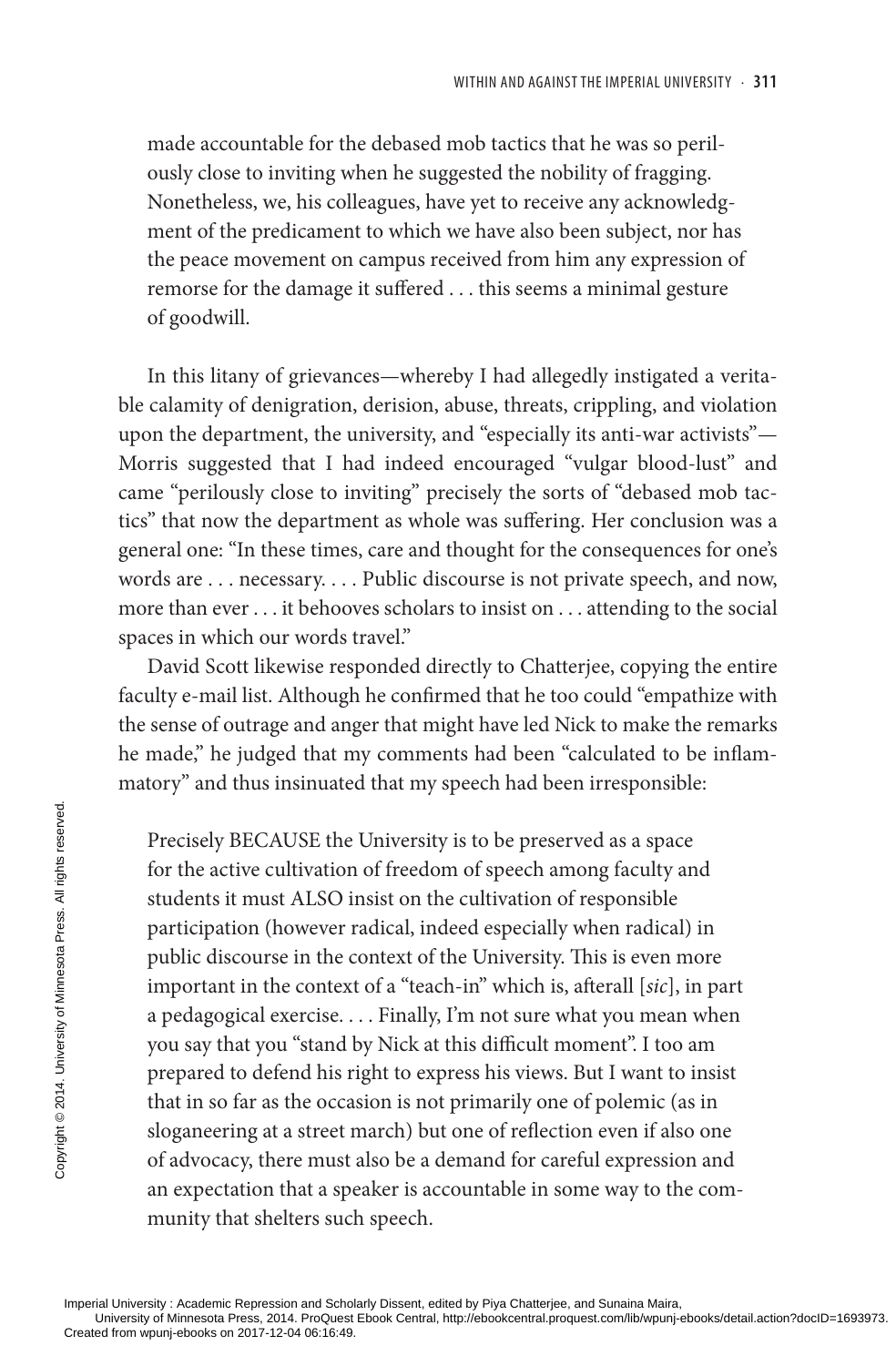Scott also specifically objected to my challenge to the preoccupation of the antiwar movement that it appear patriotic (which he agreed was a mistaken tactic). However, he deemed my frontal repudiation of U.S. nationalism to have been "strategically" ill-advised in my speech: "I believe," he contended, "that the anti-war movement ought to refuse to be dragged down that road at all. . . . In my view the anti-war movement must state categorically and repeatedly that talk about 'patriotism' is an obfuscation and underline and elaborate that this is an unjust and imperialist war." In other words, whereas I had explicitly sought to problematize the compulsion to champion opposition to the war as "patriotic" and advocated rejecting that position within the antiwar movement, Scott, although he essentially agreed with my critique, judged that I had been injudicious to address it substantively, because it was not "strategic."15

Thus the general reaction of these purported antiwar and anti-imperialist colleagues was that I had violated an unspoken and unwritten code of *responsibility* to which I was "accountable" regarding what is permissible for academics to say in order to not perturb or recklessly endanger what Scott designated "the community that shelters such speech." Sadly, it was precisely these sorts of pronouncements from the self-styled "Left" within the imperial university that most vigilantly sought to police the parameters of propriety and thereby assumed a vanguard role in the repression of genuinely audacious speech. For Morris, "advocacy" itself was beyond the pale, whereas for Scott, there was no room for "polemic," and the task was rather one of "reflection": the academic community should presumptively be "pedagogical," "careful," and circumspect in its demeanor. Indeed, this political imperative within the academic milieu for an aggressively depoliticizing rhetorical "civility" and cautious circumspection were merely the most immediate manifestation of a more pernicious social and political pressure, exerted from all sides, to utterly suppress or at least significantly curtail any expression of unapologetic protest or fearless dissent.

Beyond the resentful and exasperated discussion confined to the internal precincts of my department, other faculty who fashioned themselves as spokespersons for the campus antiwar movement publicly joined the massmediated condemnation of my speech. Renowned historian Eric Foner, who had been one of the organizers of the teach-in, in a telephone interview with the *Newsday* journalist who initially broke the story to the public at large, disparaged my comments as "idiotic" and "completely uncalled for."16 Later in the afternoon on the day the story first broke, Foner was quoted yet The inducersity of Minnesota Press, 2014. Previewed Created from wpunj-ebooks on 2017-12-04 06:16:49.<br>Created from wpunj-ebooks on 2017-12-04 06:16:49.<br>Created from wpunj-ebooks on 2017-12-04 06:16:49.<br>Created from wpunj-

Imperial University : Academic Repression and Scholarly Dissent, edited by Piya Chatterjee, and Sunaina Maira,<br>16thiversity of Minnesota Press, 2014. ProQuest Ebook Central, http://ebookcentral.proquest.com/lib/wpunj-ebook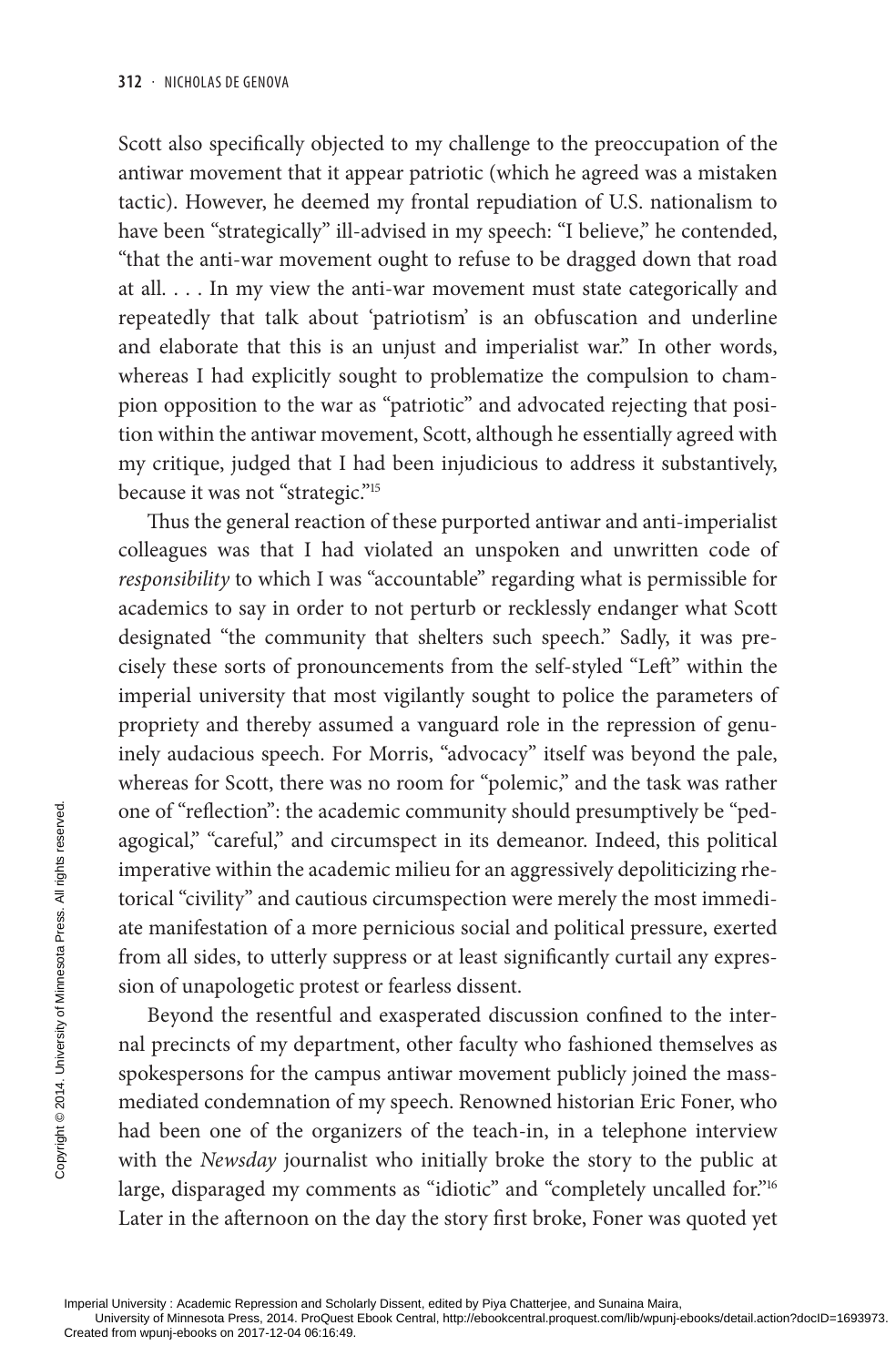again, now on CNN.com (as well as in an interview with the *New York Times*, printed the following day), declaring my statements to have been "reprehensible."<sup>17</sup> Another organizer of the event, political scientist Jean Cohen, credited in the campus newspaper with having first had the idea for the event, effectively denounced me as an "outside agitator": "He and the press have hijacked this teach-in, and I'm very, very angry about it. It was an utterly irresponsible thing to do. And it's not innocent. This was a planned undermining of this teach-in. At the last minute someone couldn't speak, and he just kind of appeared. He ended up on that platform by accident, almost by manipulation." Cohen reportedly said that as soon as it was clear that there was an opening in the program, "[De Genova] was right there, all ready with his speech—which makes me suspicious."<sup>18</sup> Of course, Cohen's wild and paranoid speculations revealed simply that she was in fact utterly ill-informed about the actual circumstances of my participation. (I had indeed been invited by another organizer of the event—my friend and colleague Hamid Dabashi, the person responsible for the panel on which I spoke.) Thus in this climate of jingoistic hostility and professional intimidation, the vast majority of the ostensibly "antiwar" faculty at Columbia, in a desperate effort to recuperate their own credibility and legitimacy, scrambled to distance themselves from me and repudiate what I was purported to have said. Indeed, very few people ever truly knew what I had actually said. It was sufficient that the news media were energetically circulating a few "scandalous" phrases, removed entirely from the larger substance and context of my speech. The desperate attempt to depict me as a veritable "outside agitator" merely verified what was in fact the immediate and irreversible consensus by which I could only be considered an outcast—a de facto untouchable, a persona non grata—within the Columbia "community."

Within those first few days of the eruption of the scandal, likewise on March 31 (the date of all three of the e-mails among the anthropology faculty), at least forty-five PhD students in anthropology petitioned the department's faculty on my behalf. Some of the initiators of this petition were among the foremost organizers of antiwar activism on the Columbia campus. Already well aware and acutely sensitive to the rising hostility among many of the faculty toward me, these students appealed, Exercise the move of the faculty to depict<br>
Exercise the columbia<br>
Exercise the columbia Within those first few complete<br>
March 31 (the date of all the ulty), at least forty-five PhD<br>
ment's faculty on my beha<br>
among the f

In light of the recent remarks made by President Bollinger, it is crucial to affirm our commitment to Professor De Genova's critical role in the life of our department and university. University life must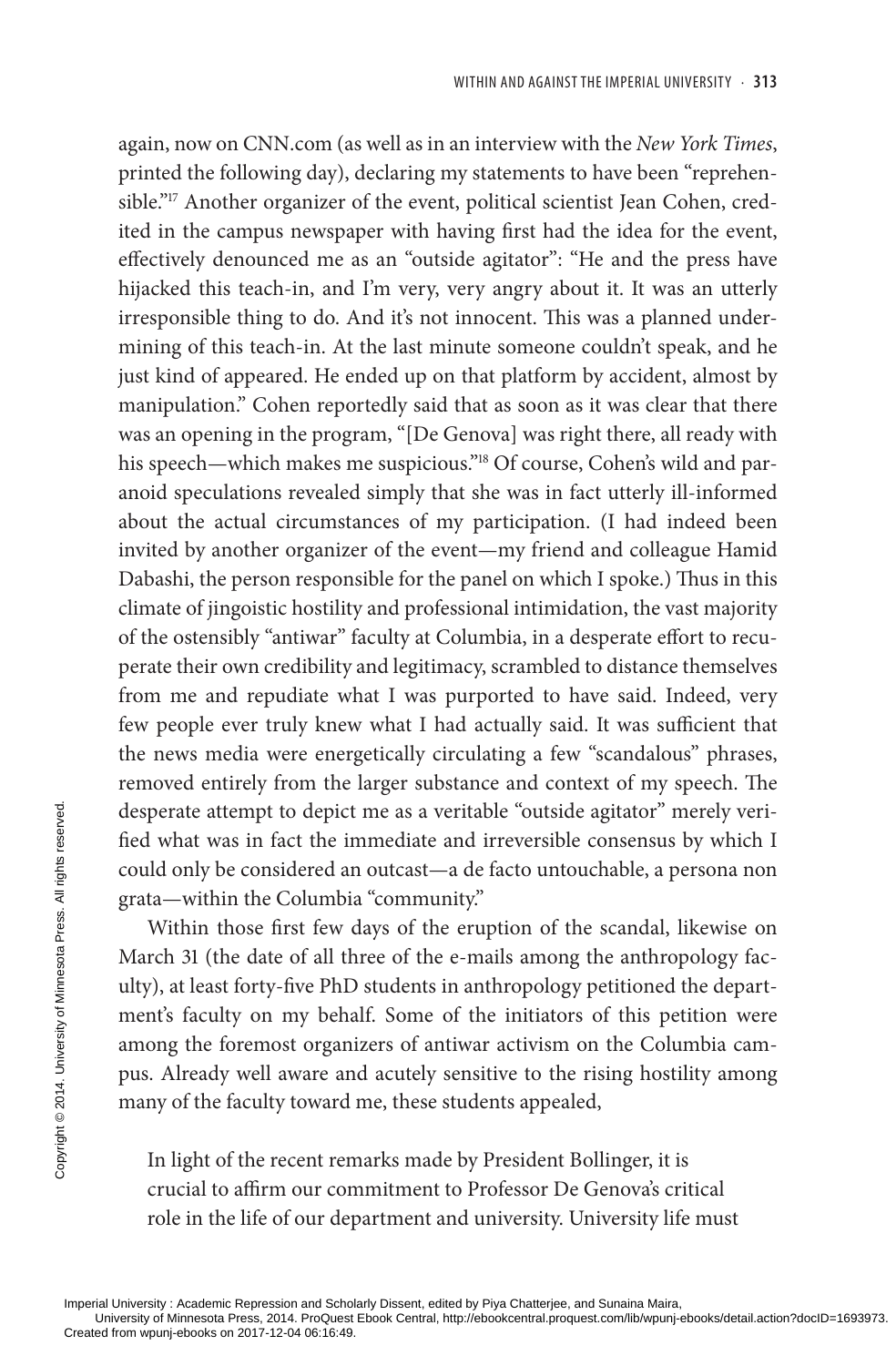be, especially in these times of internationally condemned war and crisis, committed to open and honest debate protected from retribution. Given President Bollinger's public claims to champion free speech and diversity, it is alarming that his statement has foreclosed the possibilities for diversity of opinion and debate in the university. The statement has in effect isolated and endangered this valuable member of our community without carefully engaging with his critical intervention. We believe that it is the role of our department and university to encourage, nurture, and protect critical thinking and political dissent. . . . We therefore call upon the department to resist participating in the distancing of the university from Professor De Genova.

When my classes were cancelled during the first week of the turmoil while I remained in hiding, furthermore, a large group of my students staged a silent protest on campus, sitting in a circle around an empty chair representing my absence, with their own mouths gagged with U.S. flags to symbolically invoke how I had been silenced by the wider campaign of intimidation.

The pressure from students on my behalf provoked the convening of a town hall–style meeting to discuss the controversy within the anthropology department. Remarkably, I was never informed of the event by any member of the faculty and was never invited to participate in the conversation. At the meeting, against the students' demands for a more robust defense of my freedom of speech, several faculty members now publicly and passionately alleged that I had acted irresponsibly and had done unpardonable damage to the reputation of the department. Meanwhile, I was sitting in my office across campus, uninvited and effectively excluded from this department event.

In the following week or two, a letter of solidarity signed by some three hundred academics was delivered to my faculty colleagues in the department as well as the higher administrative officers of the university. This petition declared,

We are ... concerned about ways in which [Columbia University] may act, officially or implicitly, to punish [Professor De Genova's] exercise of free speech and contravene the principle of academic freedom. At a time when all of our rights to free speech, non-violent association, and legal dissent are under attack, we support Professor De Genova's right to have spoken freely as an invited participant Freedom of speech, several<br>alleged that I had acted irre:<br>the reputation of the depart<br>campus, uninvited and effect<br>in the following week of<br>hundred academics was del-<br>as well as the higher admin<br>declared,<br> $\frac{1}{20}$  We ar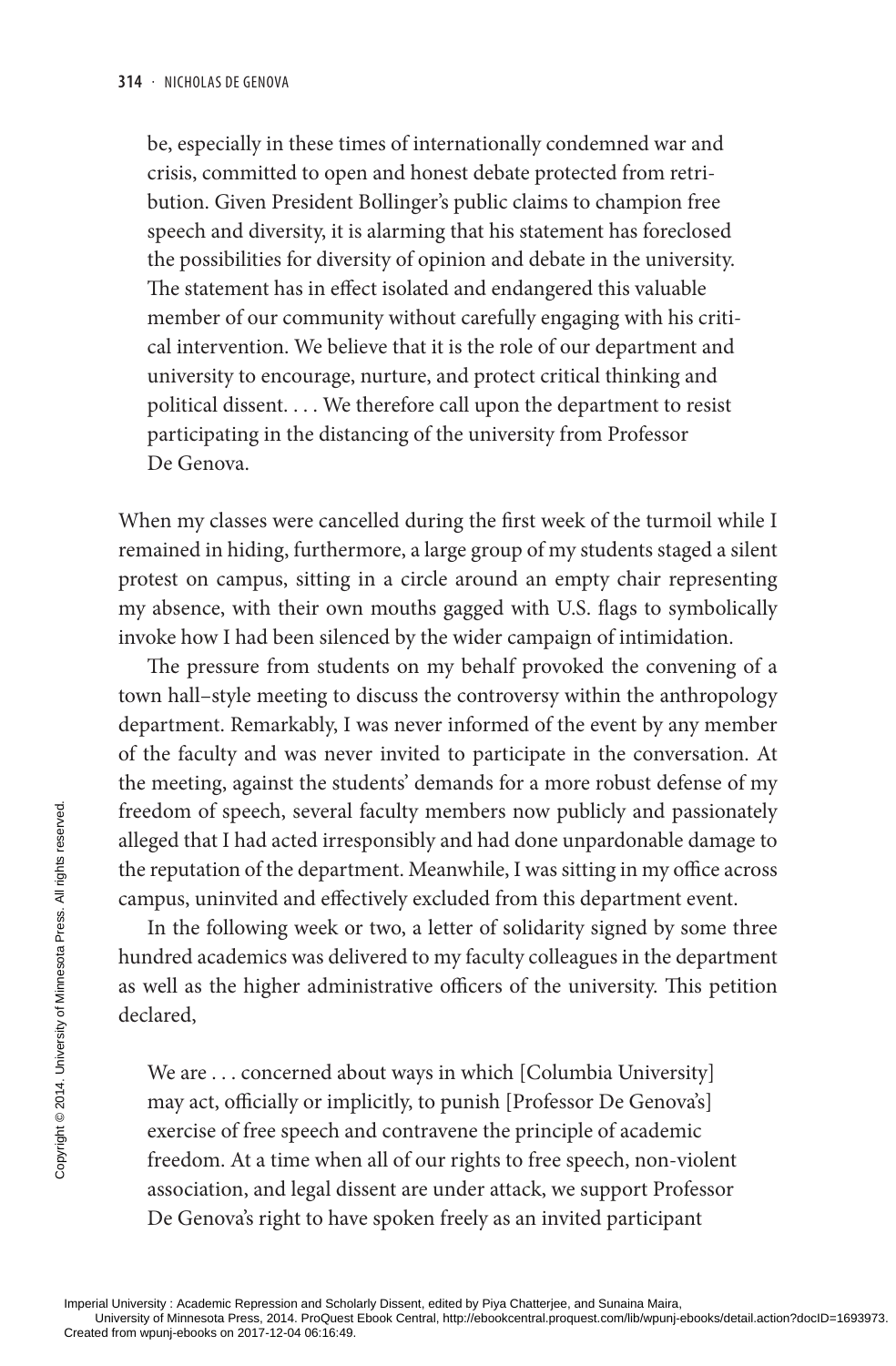to an open forum. We would like to register our strong opposition to any personal, professional, or legal retaliation that might be directed at him for having made these remarks.<sup>19</sup>

Notably, among many other distinguished scholars, this petition included the signatures of Bertell Ollman (who had an offer of the chairmanship of the Government Department at the University of Maryland rescinded in 1978 due to a controversy over his politics) and Ariel Dorfman (who was driven into exile from Chile by the brutal coup d'état in 1973 that ushered in the Pinochet dictatorship and condemned many of his colleagues to torture and death).

It was only in the aftermath of this pressure from academic colleagues across the United States (and indeed from some other countries as well) but also only after Bollinger had already declared definitively that I would not be fired in response to the political clamor for my termination—that Dirks, in his capacity as department chair, finally (anonymously) posted an official statement on the departmental website on April 18. Notably, Dirks's official departmental statement was posted unilaterally, in spite of the vociferous desire of the more antagonistic members of the anthropology faulty to draft a collective statement; it declared,

The department is strongly committed to the principles of the First Amendment and of academic freedom. Professor de Genova will neither be fired nor reprimanded for his statements, which will also have no bearing on periodic academic reviews affecting his employment at Columbia. . . . it must be noted that Professor de Genova's statements do not represent the position of the department. Nor do the remarks of any other individuals stand for the collective views of faculty. The department's affirmation of the rights of all individuals to speak freely in no way binds us to support any particular statements. The most of mini-ebooks on 2017-12-04 06:16:49.<br>
Created from wpunj-ebooks on 2017-12-04 06:16:49.<br>
Created from wpunj-ebooks on 2017-12-04 06:16:49.<br>
Created from wpunj-ebooks on 2017-12-04 06:16:49.

Here, indeed, was a rather admirably straightforward statement that correctly affirmed that my speech ought to be seen as comparable to that of anyone else among the department's faculty, both in its putatively free and protected status and in its irreducible singularity.

Affronted all the same by what they deemed in the petitions from students and fellow academics to be an implicit allegation that they were colluding with the larger atmosphere of hostility and retaliation, a cohort of my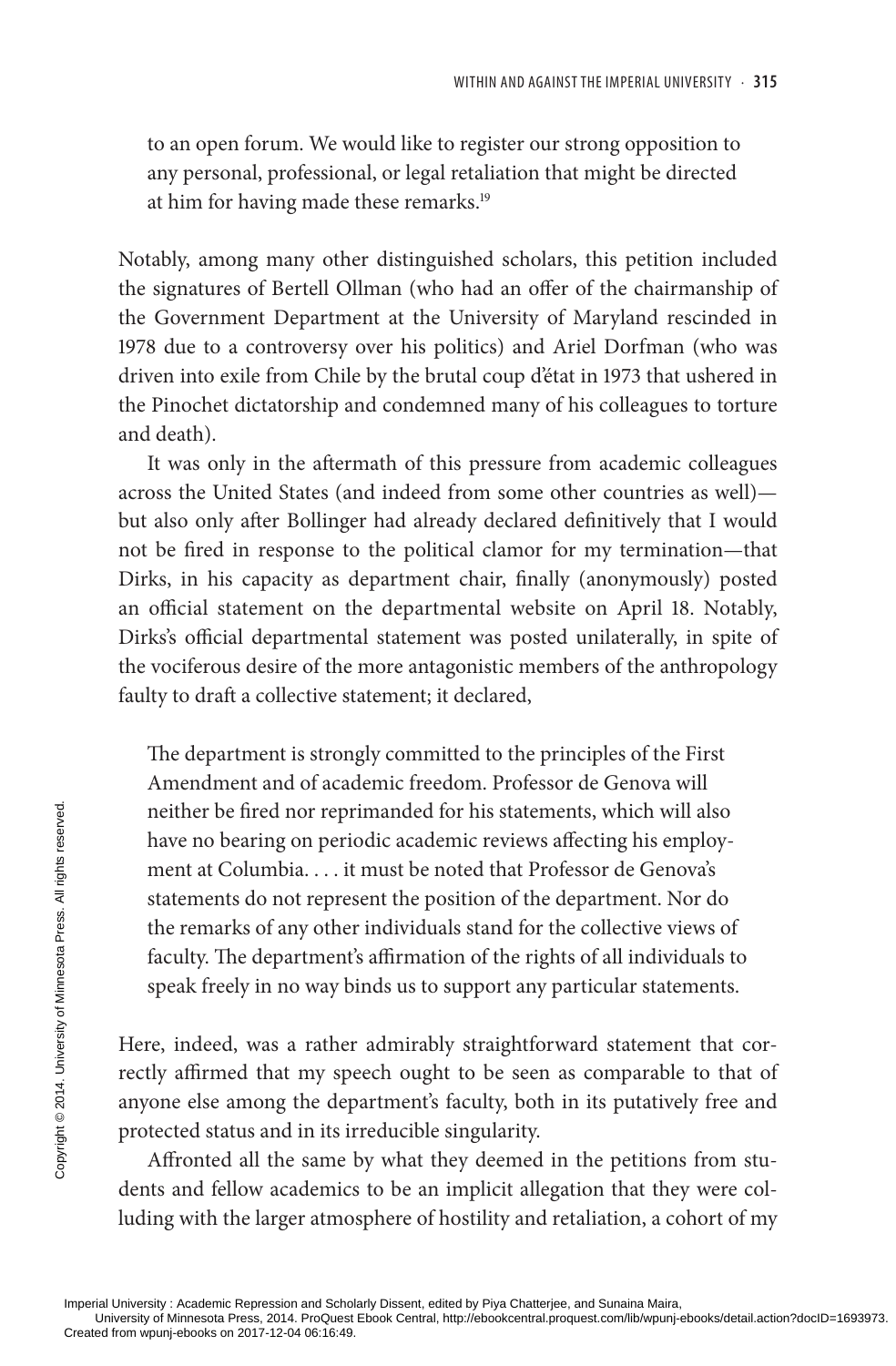ostensible colleagues, catalyzed in particular by the fervor of Rosalind Morris (accompanied by Nadia Abu-el-Haj, an untenured member of the faculty in Columbia anthropology's sister department at Barnard College), became intensely involved in drafting a more expansive and purportedly substantive response to the petitioners. Eventual signatories predictably included David Scott, as well as Michael Taussig and others. (Not surprisingly, most of the untenured faculty at both Columbia and Barnard were among them.) They contended,

The petitions make inaccurate and unfair allegations against the Department, and . . . reveal a lack of full knowledge about recent events at Columbia University. . . . [W]e want people to know that our affirmation of Professor De Genova's rights in no way binds us to a statement of support for the content of his remarks. Many individuals have expressed disagreement with Professor De Genova's statements. . . . In this context, we feel it is important that you know the nature of the conversation that has occurred since the Teach-In. . . . In other words, the disagreements with Professor De Genova are various and substantive, but they do not consist in a rejection of his right to dissent. They merely extend such rights to all participants in the debate. . . . We are, moreover, deeply distressed that the intellectual and discursive energies of our colleagues may be dissipated in contests that have no ground in substantiated truths, but that inhabit the realm of rumor. . . . We hope that these statements are read as manifestations of our respect for free speech. We also hope that readers understand why our affirmation of this right cannot become the grounds of our own silencing.

Hence the mobilization of concerned intellectuals to express their solidarity with a colleague who was being subjected to an extraordinary campaign of vilification over his speech was perversely transfigured into an occasion for the alleged "silencing" of some of those who were taking part, to varying degrees, in the vilification. The realm of rumor.....<br>
manifestations of our re:<br>
ers understand why our<br>
grounds of our own sile:<br>  $\frac{25}{5}$ <br>
Hence the mobilization of c<br>
with a colleague who was b<br>
vilification over his speech<br>
the alleged "silenci

Although the statement sought to verify and briefly outline the nature of an array of objections to my speech (the details of which I have omitted here),<sup>20</sup> what is supremely duplicitous in this text is that *none* of those expressions of disagreement with my remarks—literally, *no part* of "the conversation that . . . occurred since the Teach-In"—ever involved an actual exchange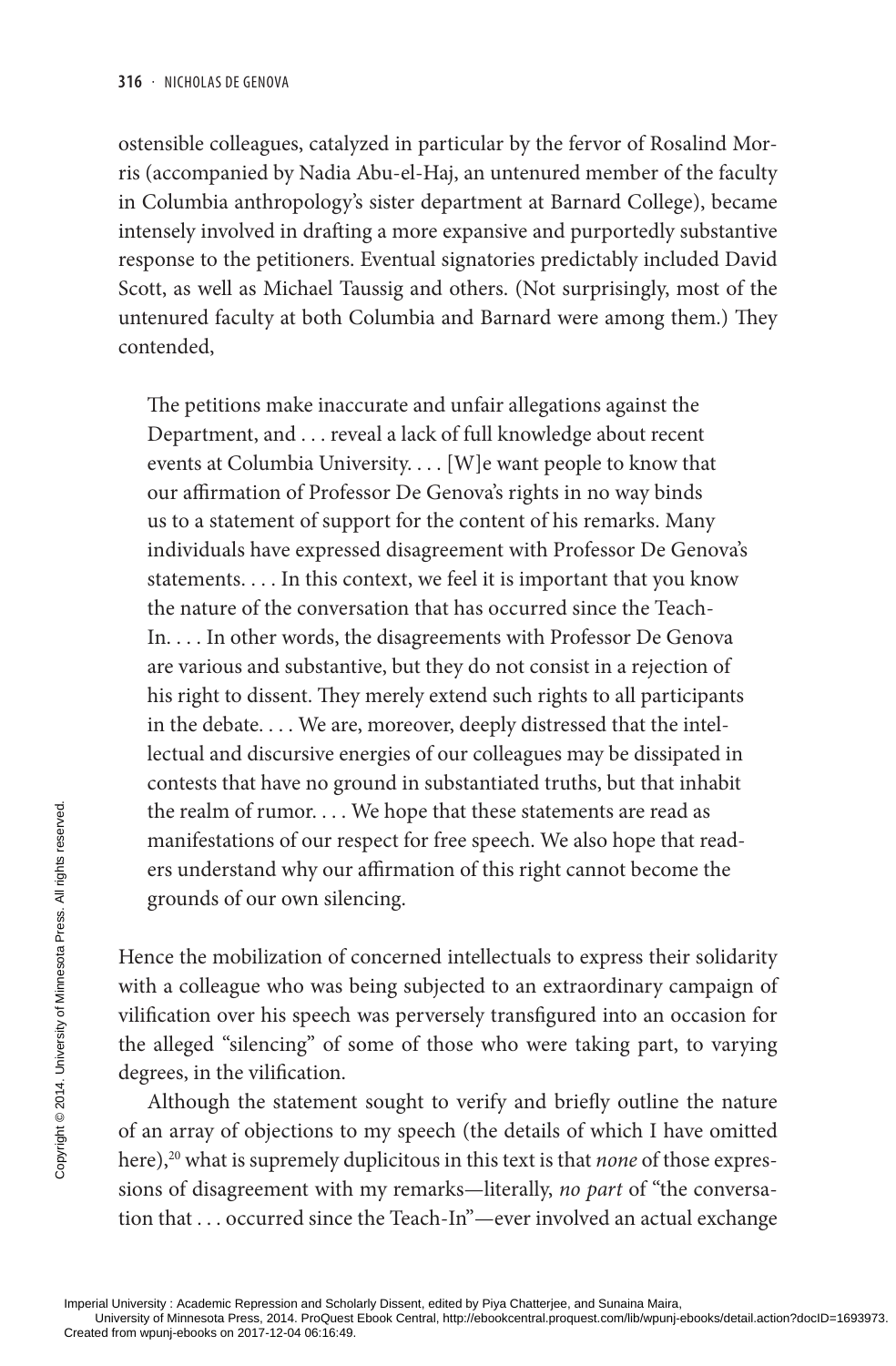with me. My ostensible colleagues had made me the *object* of their objections, but I was never once invited into a dialogue or debate of any kind. By issuing a collective statement accompanied by a list of signatories, moreover, this rejoinder performatively presented itself *as if* it were enunciated in the name of the department as a whole (although several prominent members of the faculty had declined to sign). To ensure that their grievances would be noted, the organizers of this effort literally gathered e-mail addresses for every individual petitioner possible and sent out their reply. For many of the recipients, this statement served merely to confirm their worst fears.

Throughout these days and weeks after the story broke, I was hounded constantly by the television, radio, and print news media. My remarks became a favorite *bête noir* for the full rogues' gallery of right-wing pundits on television, radio, and the Internet. I was even invited to a live debate with Newt Gingrich and Sean Hannity, which they proposed to hold at the Columbia University Law School. In this context of intense adversity, with the barrage of harassment and death threats unabated, even after the initial two or three weeks, I was eager to have a more full representation of my point of view heard. I therefore granted an interview to the seemingly stodgy *Chronicle of Higher Education*, whose editors then ran the piece—without my knowledge or consent—under a headline nominating me "The Most Hated Professor in America" (April 18, 2003). Hence the widest public forum for news and discussion within the U.S. academy broadcasted a rather sensationalist confirmation that, within the imperial university, some forms of dissent could only be deemed anathema, indeed loathsome.

## Becoming an Object of Toleration

In the variety of adverse reactions of my colleagues and administrative overseers, there was a rather telling consistency in their obligatory declarations that they, *of course*, "defended" my First Amendment right to free speech. Beneath this liberal pretension and their apparent confidence in the unquestionable fixity of that supposed "right," one nonetheless detects the persistent trace of a very palpable anxiety about the extent to which such civil liberties were in any sense secure or reliable in the prevailing political climate of securitarianism under the War on Terror's official "state of emergency." Moreover, inasmuch as these commentators (from Bollinger down through Morris, Scott, and the sundry signatories of the statement in response to the petitioners) were unanimous about my speech being "protected," they Created from wpunj-ebooks on 2017-12-04 06:46:49<br>Created from wpunj-ebooks on 2017-12-04 06:46:49<br>Created from wpunj-ebooks on 2017-12-04 06:46:49<br>Created from wpunj-ebooks on 2017-12-04 06:46:49<br>Created from wpunj-ebooks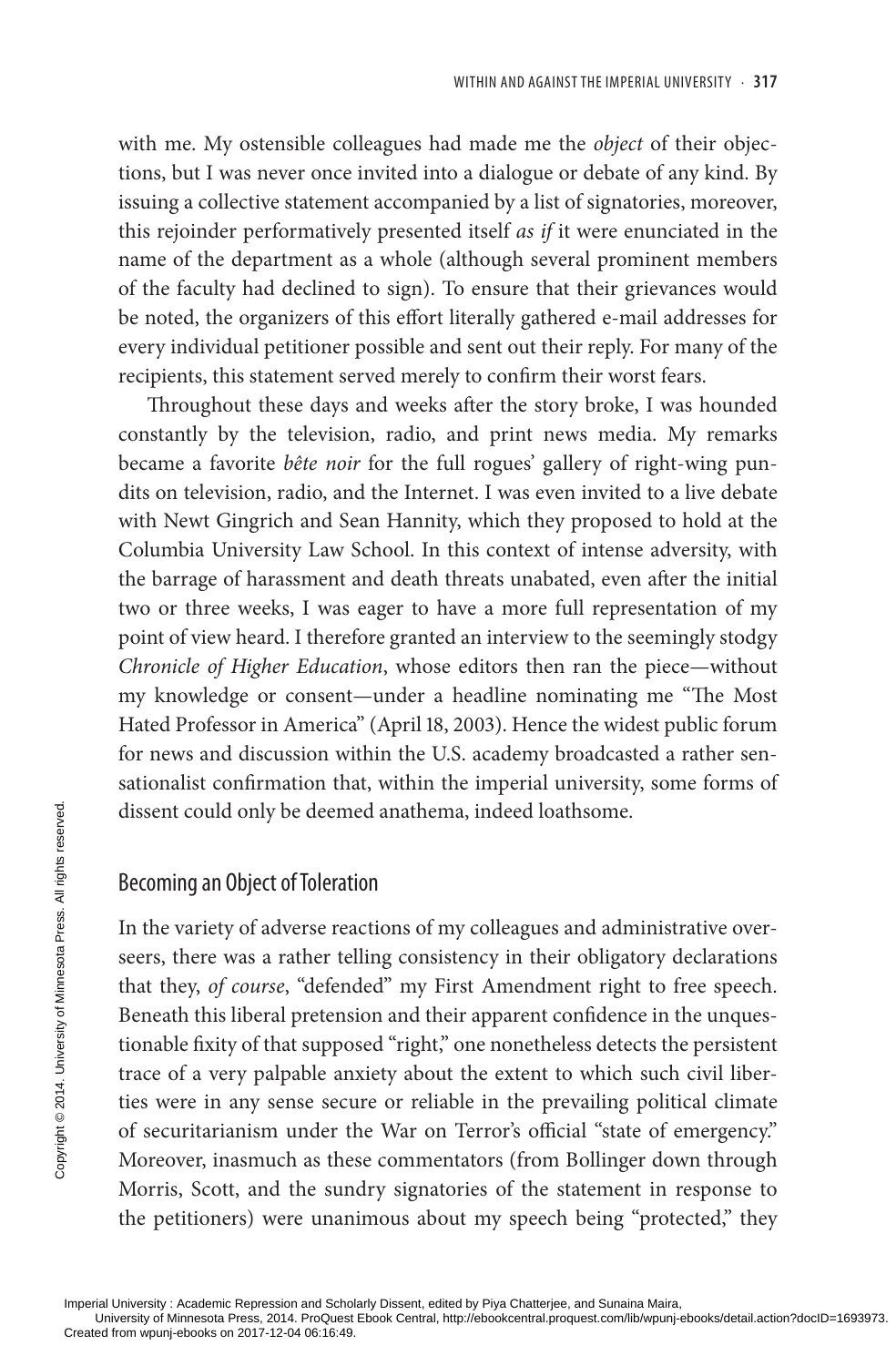routinely affirmed that I was "within my rights" to say whatever I wanted. My speech, therefore, was strictly *lawful* (that is to say, not criminal), even if it was morally repugnant or politically reckless. My speech, then, was rendered an object of their *toleration*: it was something to be "tolerated," not because it was in any sense "deserving," but because affording it such grudging tolerance was a necessary evil in the self-interest of preserving the presumable "rights" or liberties that these colleagues felt to be endangered even for themselves.

Within this liberal framework, of course, the form of repercussion would not be the prohibitory mode of censorship but rather the *inhibitory* mode imposed through *censure*. In other words, insofar as I was untenured, a cacophony of denunciation was meant to effectively silence me through an injunction to *self-*censorship. My structural position ordinarily ought to have ensured that I inhabited a condition of sustained and protracted vulnerability to the punitive professional recrimination of an eventual denial of promotion and tenure. When I violated the tacit terms of that academic covenant—which pervasively encourages scholars to speak and write in disguised, Aesopian, obfuscatory language and exalts the exchange value of apparently sophisticated esoteric complexity—the penalty was not overt official sanction but instead a concerted silencing that could be enforced only through the multifarious manifestations of political disapprobation and professional disregard. During the six years after the teach-in that I remained employed there, I was never again invited to speak publicly at Columbia about neither my scholarship nor my politics—except by students. I had been summarily made into a pariah in my home institution.

Two months after the controversy over my speech erupted, Bollinger addressed the families of graduating students in his commencement address. Predictably, he framed his remarks with the obligatory gesture toward the future and the prospective careers that awaited the young people who were celebrating the completion of their educational experience at Columbia. Bollinger explicitly signaled the salience of the events of September 11, 2001, for this generation, and he unreservedly upheld the notion of U.S. global hegemony as their special collective responsibility: Been summarily made into<br>
Leen summarily made into<br>
Two months after the<br>
addressed the families of gr:<br>
Predictably, he framed his<br>
future and the prospective<br>
celebrating the completion<br>
linger explicitly signaled the<br>

What is the New World to look like, with the United States as the dominant military, economic, and cultural power on the planet? As a society, we are just beginning to feel our way into this New World. . . . What are our responsibilities? What should be the character of our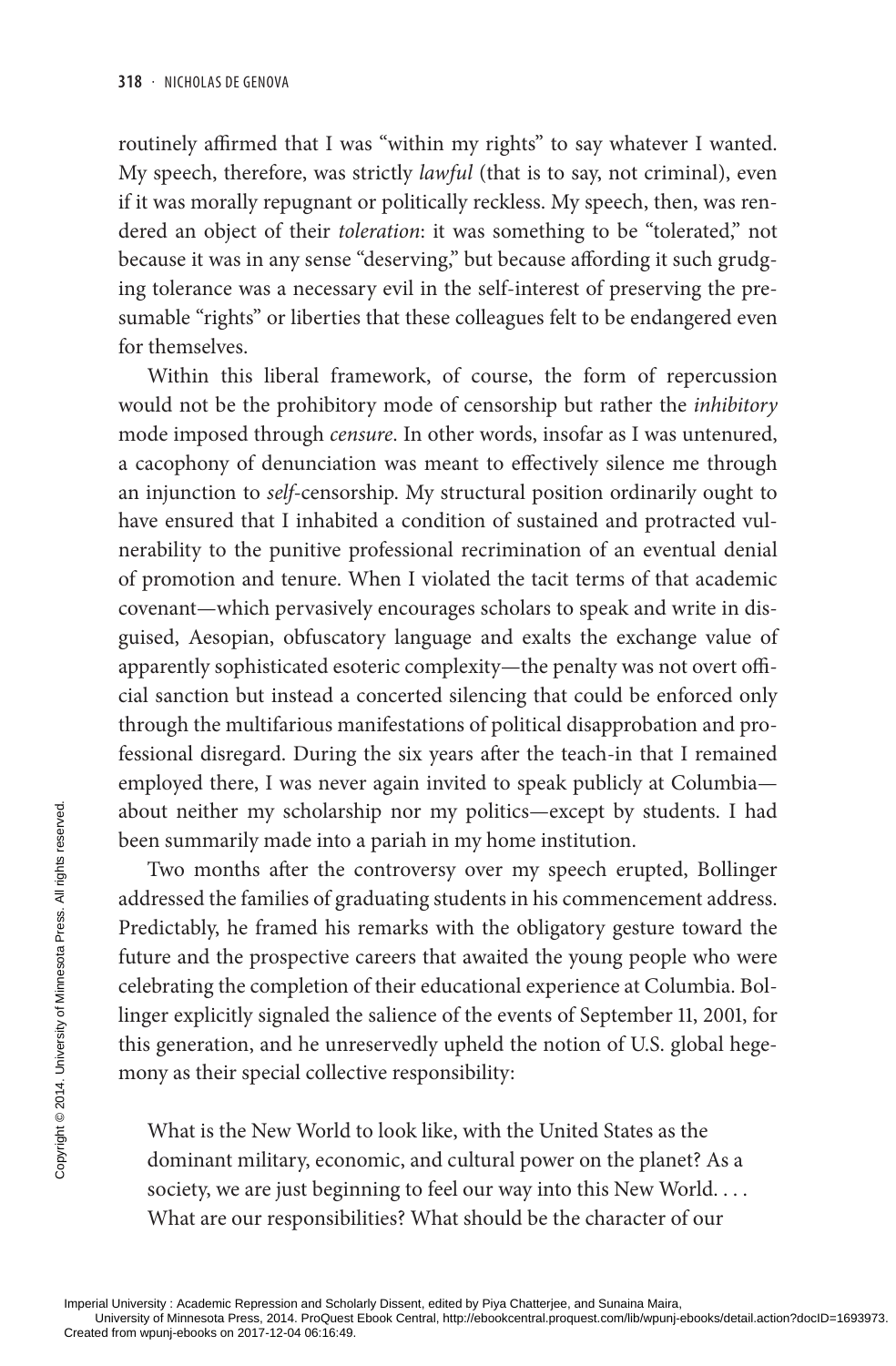relationships with the other parts of the world? . . . These are the kinds of future-shaping questions that confronted the early graduates of Columbia, like Hamilton, Jay, and Livingston, who had to figure out the Declaration of Independence and the Constitution, and this is the magnitude of the questions now confronting you, and us.

Given the recent (and still fresh) scandal surrounding my remarks, furthermore, Bollinger also invoked the dilemmas of free speech, with recourse to a rather revealing analogy, which I quote here at length:

Eight decades ago, in 1918, five Russian aliens living in New York City were arrested for distributing leaflets praising the Russian Revolution, denouncing President Woodrow Wilson for military actions in the First World War, and calling for a general strike among workers, especially workers at munitions plants. The case became a landmark in the development of our principle of freedom of speech because of a famous opinion by Justice Oliver Wendell Holmes, Jr. Holmes had no sympathy for the speakers, whom he called "poor and puny anonymities," or their message, which he called a "creed of ignorance and immaturity." But he argued that our Constitution has a "theory" and that theory is that "the ultimate good desired is better reached by free trade in ideas—that the best test of truth is the power of the thought to get itself accepted in the competition of the market...." This means that the First Amendment should protect speech until the point at which it "so imminently threaten[s] interference with the lawful and pressing purposes . . . that an immediate check is required to save the country."

But there is, and was, another view. A well-known law professor, John Wigmore, challenged Holmes. The nation was at war, he said, the outcome was uncertain, soldiers were dying, and munitions were critical. Holmes was "blind to the crisis—blind to the lasting needs of the fighter in the field, blind to the straining toil of the workers at home, obtuse to the fearful situation which then obsessed the whole mind and heart of the country." Here we have, he said, a "misplaced reverence" for freedom of speech at the expense of our proper concern for fellow citizens. And, so, to him the "moral right of the majority to enter upon the war imports the moral right to secure Exercise the point of the First the Pirst the point of which it "so lawful and pressing purp to save the country."<br>
But there is, and was John Wigmore, challeng<br>
the outcome was uncert critical. Holmes was "blist of the fi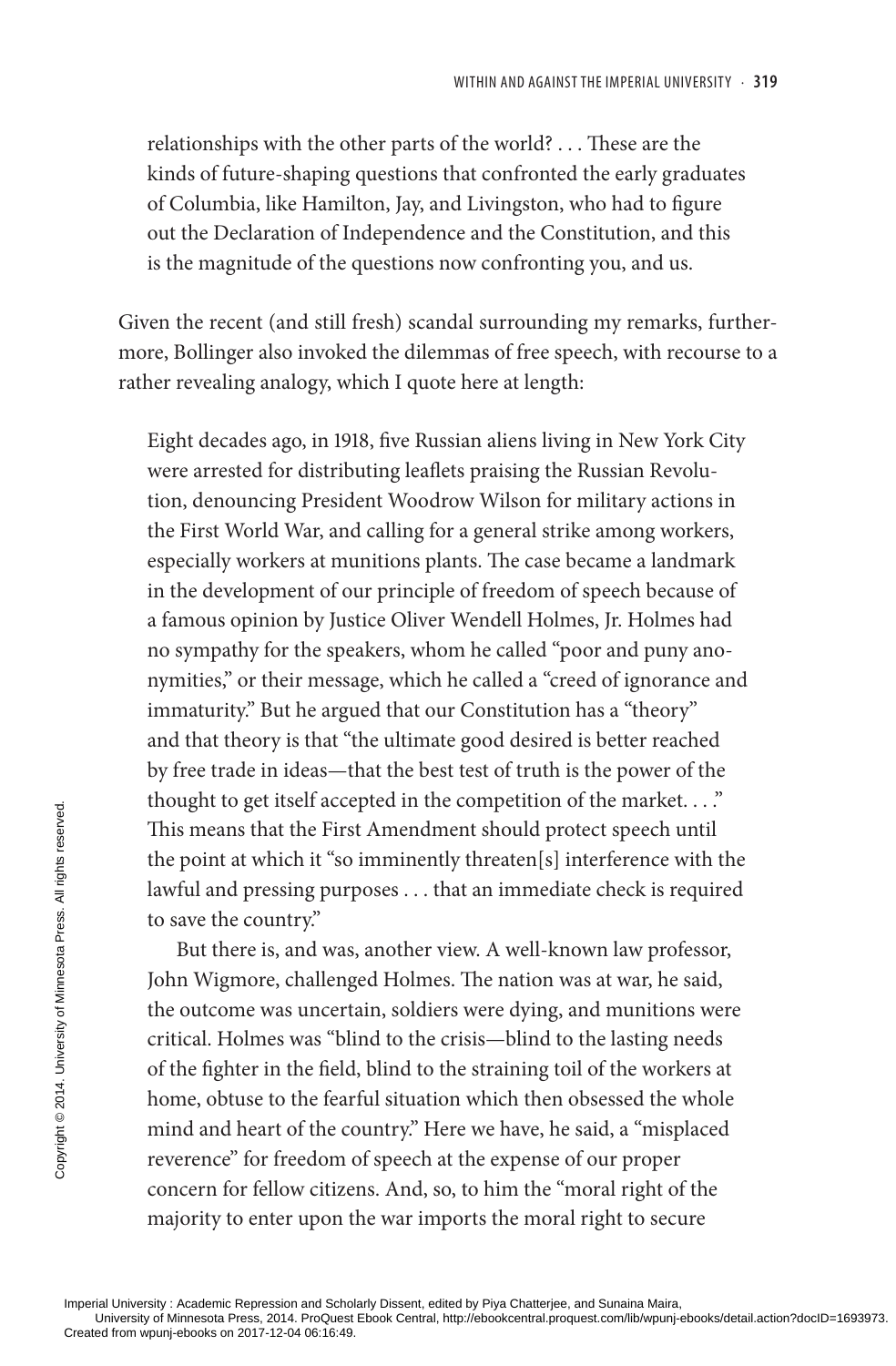success by suppressing public agitation against the completion of the struggle."

Holmes, in fact, was on the losing side of this decision, but his dissenting views carried the day with history—with history, that is, up to now. The feelings we have that I have called familial, and that live in an extended orbit . . . including the soldiers who fight on the nation's behalf, often clash with the seemingly abstract values and principles we also embrace for social and other purposes. That was true one hundred years ago; it is true today; and it will still be true one hundred years from now. I believe Holmes had it right (although I prefer different reasons), and Wigmore did not. But that is not my point. My point is that now and in the future we will need, as much as ever and perhaps even more so, to bear in mind the underlying sources of the tensions we feel in difficult issues, to bear in mind how those before us resolved them, and to bear in mind that some hard questions never will and really never should disappear.<sup>21</sup>

Thus Bollinger sought to defend his position yet again, this time by assuming the posture of the pedagogue. By implication, he seemed to reaffirm with this analogy that the message of one Nicholas De Genova—an untenured assistant professor and, as such, indisputably a "poor and puny anonymity"—was one of "ignorance and immaturity." But the immediate passions of the moment, the quasi-primordial ("familial") feelings that many might extend so far as to encompass the nation's soldiers, had to be tempered by the established wisdom acquired with the long view of history: the "seemingly abstract values" of free speech and a "free trade in ideas . . . in the competition of the market" had to be protected in order to ensure "the ultimate good." These were "hard questions" and "difficult issues," Bollinger acknowledged, but he reminded his audience on this auspicious occasion that he had Oliver Wendell Holmes and the Constitution on his side. Example 11 University : Academic Repression and School<br>Created from wpunj-ebooks on 2017-12-04 06:16:49.<br>Created from wpunj-ebooks on 2017-12-04 06:16:49.<br>Created from wpunj-ebooks on 2017-12-04 06:16:49.

## The Imperial University: Autonomy as "Self-Policing"

This sort of self-congratulatory justification on Bollinger's part for his refusal to buckle under the tempestuous pressures of the political moment, however, was hardly the genuine and devout commitment to the freedom of speech and expression, *as such*, that it pretended to be. There was always another unspoken dimension. Shortly before Bollinger's speech to the

Imperial University : Academic Repression and Scholarly Dissent, edited by Piya Chatterjee, and Sunaina Maira,<br>16thiversity of Minnesota Press, 2014. ProQuest Ebook Central, http://ebookcentral.proquest.com/lib/wpunj-ebook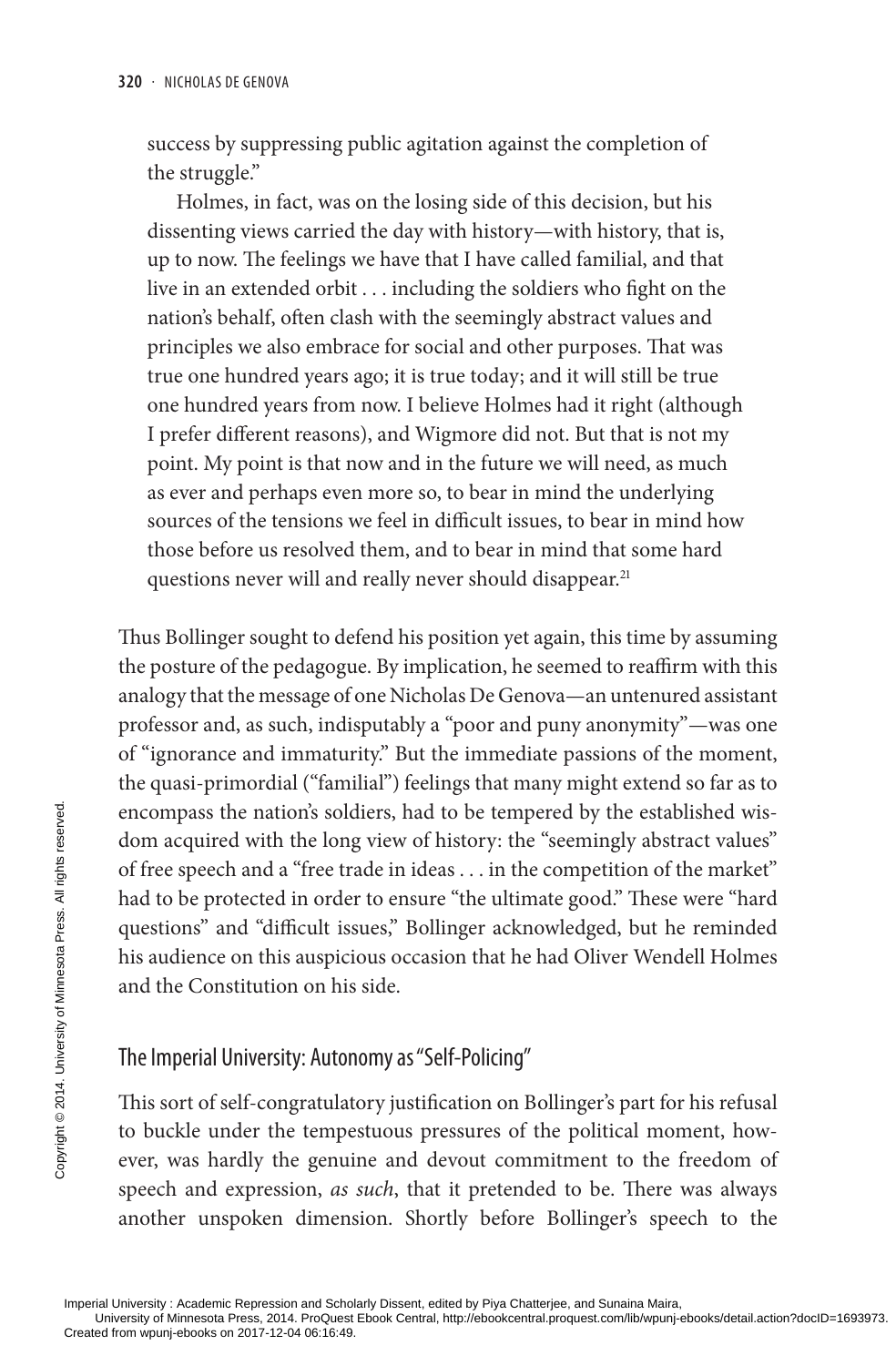commencement audience, the outgoing provost of Columbia, Jonathan Cole, gave a lecture on "Defending the Idea of the University in Troubled Times" (May 9, 2003), published thereafter as an essay on "defending the university post-9/11." Long esteemed as a stalwart liberal champion of academic freedom, Cole contended explicitly that "we, in defending the idea of the university, must educate the public about why we defend the faculty whose ideas offend many people." His reasoning was quite simply that those who would seek to enforce the majority opinion did not adequately comprehend that they are merely the "current beneficiaries of a predominant point of view" and that "the tables can turn quickly." Moreover, in Cole's estimation, there was a special significance to the scandal surrounding my speech. Not only did it involve a dramatically greater sheer *quantity* of adverse reaction from the general public and alumni in the form of irate e-mails, letters, and phone calls than other comparable controversies, but it also signaled a qualitative shift. The De Genova case was "important," Cole clarified, "because the type of protest took on a different character." Citing the petition from 104 U.S. congressmen demanding my dismissal, he explained, "It is deeply troubling that nearly a quarter of the members of the House of Representatives should have such a profound misunderstanding of the basic principles governing a university—in particular, the process of self-policing through application of organized skepticism that actually worked at Columbia in this case through the criticism of his speech by colleagues."22 Cole contended that my remarks were "immediately—*immediately*—criticized as totally inappropriate by other distinguished faculty members who took part in the teach-in" (emphasis in original), and presumably it is this that he sought to depict as "organized skepticism" and robust criticism. In fact, "immediately" (i.e., during the teach-in), there was virtually no real substantive intellectual engagement or debate, merely a few very brief remarks taking exception to particular details of my speech. Be that as it may, however, the more crucial proposition here concerns what Cole had to say about "the basic principles governing a university." In this regard, he explicitly quoted the petition from Congress that noted that I had "not yet earned the promise of lifetime academic employment," namely, *tenure*. Thus what was "deeply troubling" for Cole was that so many elected officials seemed oblivious to, or irreverent toward, the fact that universities have their own internal mechanisms for "self-policing." Example from the track of the track of the track of the set of the set of the set of the set of the set of the set of the set of the set of the set of the set of the set of the set of the set of the set of the set of the s

Indeed, it is the tenure process that serves as the most decisive disciplinary technology within academia. Cole seemed to insinuate that the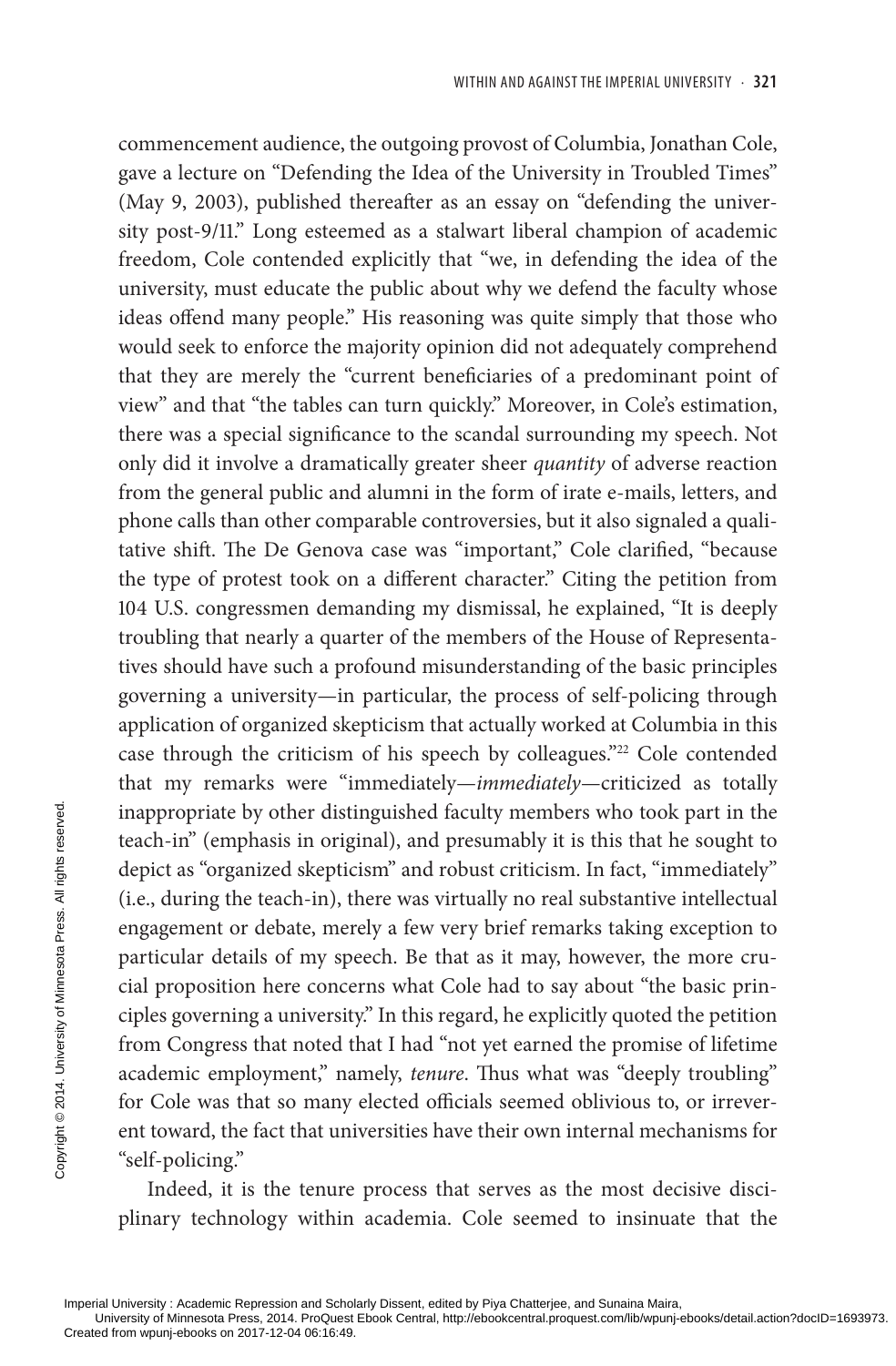bombastic sort of opportunistic meddling in the internal governance of the university, instigated by J. D. Hayworth and his Republican cohort in Congress, was an affront to basic democratic protocols with respect to academic freedom of thought and expression. We have our own ways of dealing with the likes of Nicholas De Genova, thank you, Cole seemed to reply. We can police our own ideological parameters quite efficiently enough without your clumsy and ham-fisted intrusions into the sanctity of the scholarly precinct.

For his part, Hayworth understood well enough how the imperial university works. In his original letter to Bollinger (dated April 1, 2003) urging that I be fired, Hayworth nevertheless dutifully invoked "a deep appreciation for America's tradition of academic freedom." Subsequently, however, he repeatedly clarified his position that there was indeed nothing "academic" about my intervention at the teach-in and it therefore did not deserve the protection of academic freedom: according to Hayworth, "it was hate speech, pure and simple." And while he admitted that I had a "right" to speak however I might, he contended that I did not enjoy any comparable right to employment at a prestigious university. Two weeks after initiating his campaign to have me terminated, following Bollinger's official rebuke, Hayworth derisively affirmed his sense that Columbia's officialdom was merely "[hiding] behind the highfalutin principle of 'academic freedom' and the First Amendment," insisting that for such "nutty professors" as the "mouthy" Nicholas De Genova, academic freedom was truly the last refuge of "seditious" scoundrels. More important, however, Hayworth smugly proclaimed, "I predict that when the time is right, Nicholas De Genova will be quietly denied tenure<sup>"23</sup>

This, after all, is almost precisely what happened. A few years after the events, when the scandal had long subsided, Columbia quietly denied me promotion in 2007 and preempted the possibility of my being considered for tenure review.24 In the letter officially notifying me of the senior anthropology faculty's decision, the portion concerning the putative basis for the verdict reads, "It is the [tenured faculty]'s judgment that, while you have a noteworthy record of teaching and service, you have been sufficiently productive in terms of your record of publication, and you have begun to achieve outside recognition for your work, there remain substantive reservations about your scholarship. In particular, with the focus on your singly-authored book, the [tenured faculty] concluded that this did not demonstrate the high level of scholarly achievement necessary for tenure at Columbia, which is the chief criterion for promotion to Associate Professor." Notably, the singly authored That when the time is rightarum<br>
Experimentation of the scandal hypromotion in 2007 and press.<br>
This, after all, is almost<br>
events, when the scandal hypromotion in 2007 and press<br>
tenure review.<sup>24</sup> In the letter<br>
faculty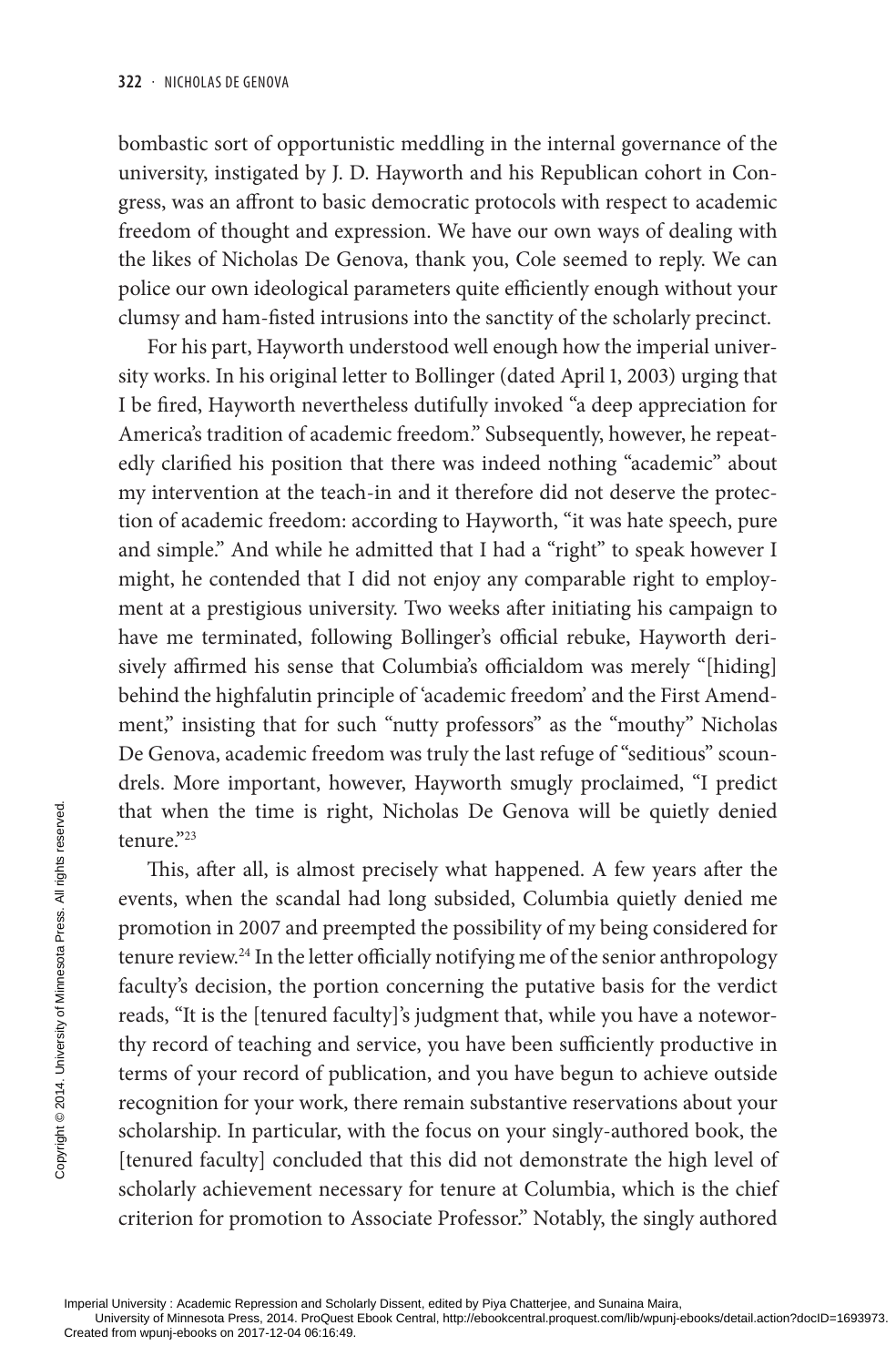book specified in the letter—one of three scholarly books that I published during the four years following the 2003 teach-in—had won two awards and was a finalist for another. Just one year after the scandal, Dirks, formerly chair of the Department of Anthropology, had been appointed executive vice president of arts and sciences at Columbia. Bollinger, for his part, went on to heavy-handedly preside over one public free speech controversy after another.

## Intellectual Freedom. . . or Scandal as a Way of Life

Here, it is instructive to recall the poignant remarks of Edward Said, the Palestinian scholar who, until his death in September 2003, was indisputably Columbia's most eminent professor. Speaking in particular of universities in the Arab world, Said depicted a bleak scenario for intellectual freedom whenever the demands of nationalist politics prevailed in academia: "Alas, political conformity rather than academic excellence was often made to serve as a criterion for promotion and appointment, with the general result that timidity, a studious lack of imagination, and careful conservatism came to rule intellectual practice. Moreover, because the general atmosphere . . . has become both conspiratorial and, I am sorry to say, repressive—all in the name of national security—nationalism in the university has come to represent not freedom but accommodation, not brilliance and daring but caution and fear, not the advancement of knowledge but self-preservation."25 Said originally delivered these remarks in South Africa in the immediate aftermath of the fall of apartheid as a cautionary tale. He was specifically concerned to identify the pitfalls of a nationalist consensus that might foreclose the possibility of free, open-ended, and critical inquiry in scholarly life. "If the academy is to be a place for the realization not of the nation but of the intellect—and that, I think, is the academy's reason for being," he asserted, "then the intellect must not be coercively held in thrall to the authority of the national identity."26 Paradoxically, these insights may finally prove to have become even more pertinent in the imperial metropole than in those fledgling states that have variously sought to institutionalize their "national liberation" in the wake of decolonization and postcolonial sovereignty. For if every nationalism is truly a stultifying foreclosure of our imaginative political horizons, the cruel and decadent imperial national chauvinism of the United States is surely more invested than any other in suppressing any Example 12. The model of the fall of aparthe<br>  $\frac{1}{2}$  created to identify the pitfal<br>
the possibility of free, open<br>
the academy is to be a plac<br>
intellect—and that, I think,<br>
"then the intellect must no<br>
the national i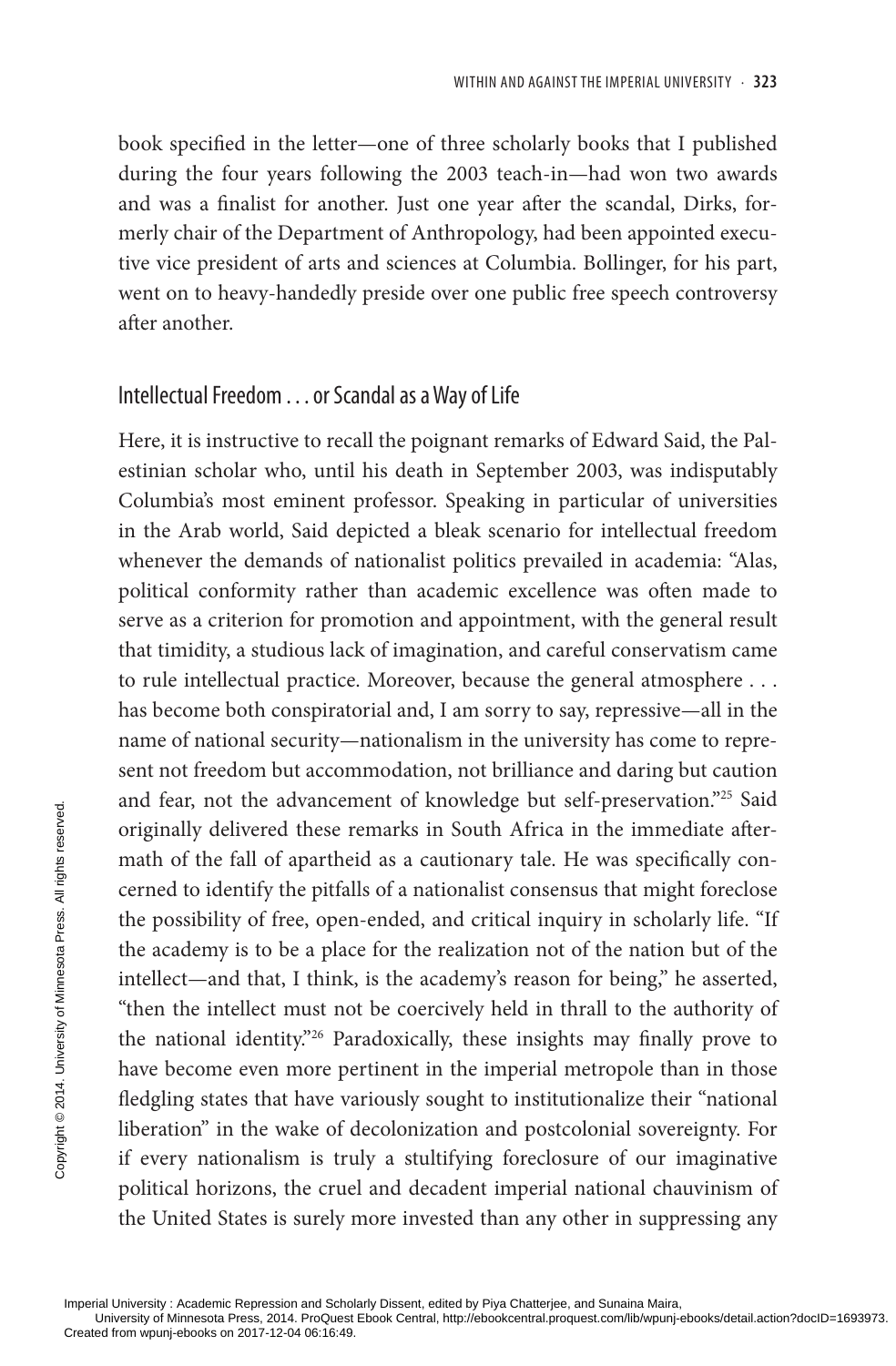radical alternatives to the existing world order, which the U.S. nation-state has itself largely produced and seeks to continue to dominate.

At the height of the controversy over my speech, amid the mad scramble to rebuke and delegitimize me, it was Edward Said—for me, a very esteemed and precious senior colleague—who summoned me to his home to offer his support and counsel. At the time, Professor Said was nearing the end of a very long battle with leukemia and the repeated torment that resulted from its medical treatment with chemotherapy. I did not know Edward very well, but we had collaborated as part of a very small circle of Columbia professors operating as the Faculty Committee on Palestine, which had launched a campaign in fall 2002 for the divestment of Columbia University funds from firms doing business with the Israeli military. It had been Bollinger's very first baldly political act as the university's president to denounce our efforts: he had lambasted the analogy between the Israeli occupation of Palestine with South African apartheid as "offensive and grotesque."<sup>27</sup> A few months later, during the ongoing media firestorm over my antiwar speech, sitting in his parlor, Edward was deeply alarmed to learn that I had granted an interview to the *Chronicle of Higher Education* (which had not yet appeared in print). He was convinced that it would only serve to do more damage. (When the interview was published, the *Chronicle* unmistakably proved Edward's words to have been prophetic.) He imparted to me a most valuable and profoundly memorable lesson: "*Never* talk to the press!" Edward had earned this sage insight through hard personal experience (particularly when he was pilloried in the media for symbolically throwing a stone across the Israeli border with Lebanon). Edward's words will always remain with me as a lasting gift. He understood, as I was quickly learning, that it did not matter what I might say now any more than it mattered what I had said in the first place. The society of the spectacle in which we live is one in which the mass media opportunistically exploit, feed upon, and systematically distort every instance of scandal as an end in itself.<sup>28</sup> Thus the news media can never provide a genuine forum or platform for the substantive articulation or clarification of any complex intellectual, ethical, or political position, particularly any that radically disrupts or seeks to subvert the dominant order of society. When he was pilloried in the the Israeli border with Leba<br>
as a lasting gift. He understo<br>
what I might say now any r<br>
place. The society of the speed<br>
media opportunistically exp<br>
instance of scandal as an envide a genui

I had publicly dared to follow through the logical implications of my opposition to the invasion by explicitly affirming what for me was the only sound conclusion—that one must actually endorse the defeat of the imperialist aggressor, the United States. My remarks had been intended as an intervention into the vital debates within the antiwar movement in the United

Imperial University : Academic Repression and Scholarly Dissent, edited by Piya Chatterjee, and Sunaina Maira,<br>16thiversity of Minnesota Press, 2014. ProQuest Ebook Central, http://ebookcentral.proquest.com/lib/wpunj-ebook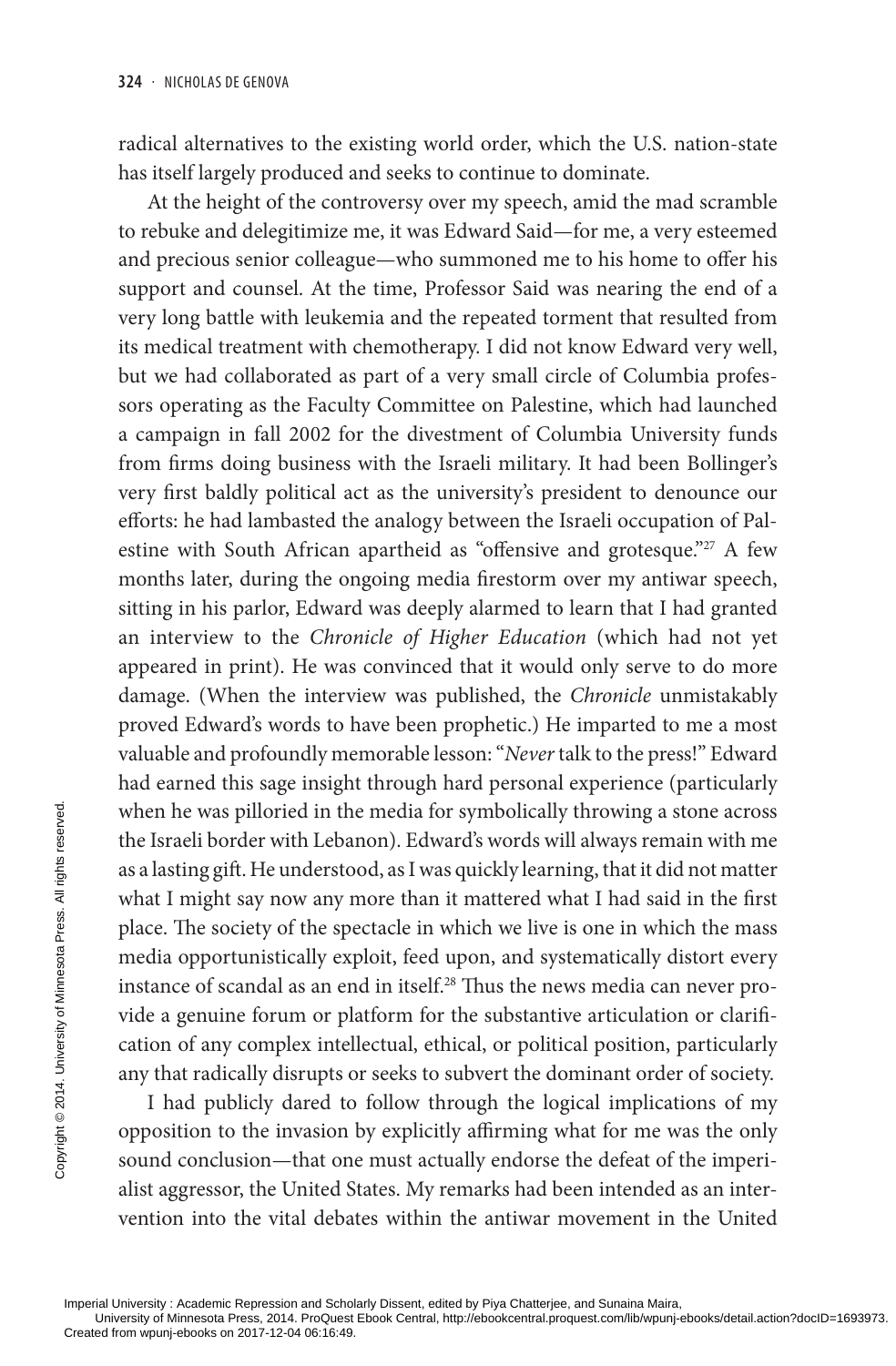States, beginning on my own campus. What ensued was something that no one had anticipated. In that spectacular context of unrelenting and unforgiving publicity, if university faculty across the United States had not been adequately forewarned by the Columbia president's initial insinuation that I was culpable of an unpardonable kind of extremism and had committed a sort of rhetorical treason, there followed countless subsequent verifications that my career and my life itself were imperiled as a consequence. As many of my department's international graduate students argued in my defense, my position was indeed the virtually unanimous and uncontroversial position of the *global* antiwar movement outside of the United States. It was only scandalous—indeed, unpardonable and intolerable—within the imperial university of the United States. Ironically, in his scholarly work on British colonialism in India, Dirks himself has written, "No imperial ambition can ever be unencumbered by scandal. Indeed, scandal is what empire is all about."29

#### Notes

1. George W. Bush, "Address to a Joint Session of Congress and the American People," White House Office of the Press Secretary, September 20, 2001, http:// georgewbush-whitehouse.archives.gov/news/releases/2001/09/20010920-8.html.

2. Randolph S. Bourne, "The War and the Intellectuals," in *War and the Intellectuals: Collected Essays, 1915–1919* (Indianapolis, Ind.: Hackett, 1999), 4.

3. By the perversion of collective historical memory with regard to the Battle of Mogadishu, I refer of course to the nationalist revision of those events in the Hollywood film *Black Hawk Down* (2001). Remarkably, historical consciousness of what had actually happened in Somalia just one decade earlier tended to be so shallow that news reports routinely, indeed ubiquitously, framed my remarks with explicit reference to the cinematic representation of the real events. By 2003, the mythologized Hollywood version had evidently acquired a more enduring truth and significance. Example 11 Monday 1 Across or Created from wpunj-ebooks on 2017-12-04 06:48-<br>
Created from wpunj-ebooks on 2017-12-04 06:46:49<br>
Created from wpunj-ebooks on 2017-12-04 06:46:49<br>
Created from wpunj-ebooks on 2017-12-04 06:4

4. Lee Bollinger, press statement released March 29, 2003, and posted on the Columbia University website as "President Bollinger's Statement on Recent Comments by Assistant Professor De Genova," http://www.columbia.edu/cu/news/03/03/ statement\_Genova.html.

5. Nicholas Dirks, e-mail reply to the *National Review*, as reproduced online and partially quoted in Margaret Hunt Gram, "De Genova Teach-In Comments Spark Fury: Bollinger, Professors Denounce His Call for 'a Million Mogadishus,'" *Columbia Spectator*, March 31, 2003, http://media.www.columbiaspectator.com/media/storage/

Imperial University : Academic Repression and Scholarly Dissent, edited by Piya Chatterjee, and Sunaina Maira,<br>16thiversity of Minnesota Press, 2014. ProQuest Ebook Central, http://ebookcentral.proquest.com/lib/wpunj-ebook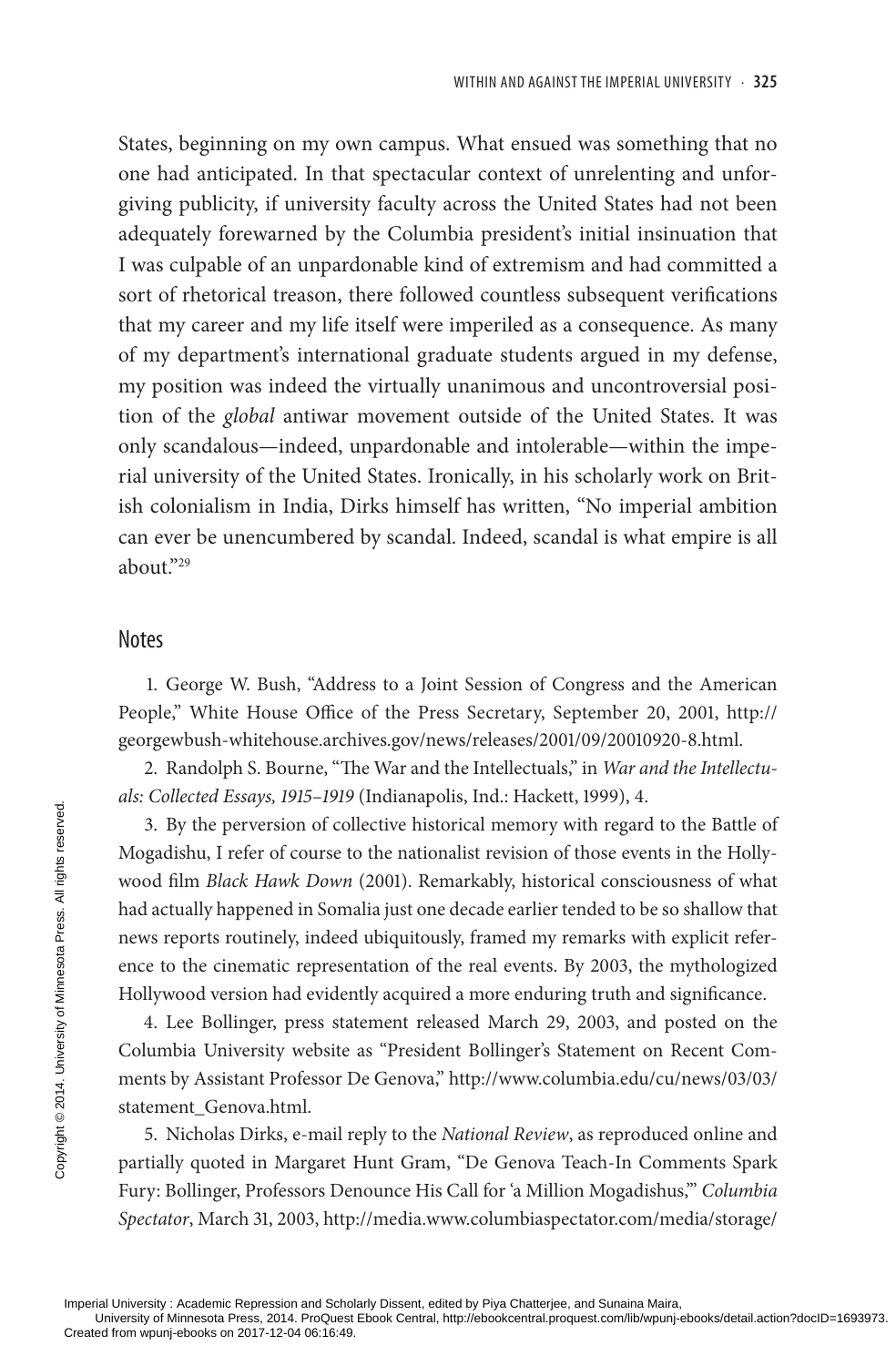paper865/news/2003/03/31/News/De.Genova.TeachIn.Comments.Spark.Fury -2036920.shtml.

6. See "Quits Columbia; Assails Trustees," *New York Times*, October 9, 1917, http://query.nytimes.com/mem/archive-free/pdf?res=FB071FFA3A5F157A93CBA 9178BD95F438185F9. See also the derisive editorial "Columbia's Deliverance," *New York Times*, October 10, 1917, http://query.nytimes.com/mem/archive-free/pdf?res =9807E2DA113BE03ABC4852DFB667838C609EDE.

7. Randolph S. Bourne, "The Idea of a University," in *War and the Intellectuals: Collected Essays, 1915–1919* (Indianapolis, Ind.: Hackett, 1999), 152–53.

8. Lee C. Bollinger, "The Idea of a University," *Wall Street Journal*, October 15, 2003, http://www.columbia.edu/cu/president/docs/communications/2003-2004/031015 -idea-of-a-university.html.

9. Bourne, "The Idea of a University," 154; I allude to Bollinger's book, *Uninhibited, Robust, and Wide-Open: A Free Press for a New Century* (New York: Oxford University Press, 2010).

10. Lee C. Bollinger, "Academic Freedom and the Scholarly Temperament" (Benjamin N. Cardozo lecture), *The Record of the Association of the Bar of the City of New York* 60, no. 2 (2005): 328.

11. "Columbia **♥** Hate," *New York Post*, March 30, 2003, http://www.unitedjerusalem.org/index2.asfp?id=268648&Date=3/30/2003.

12. For background, see generally the Wikipedia entries on Levy (http:// en.wikipedia.org/wiki/Mordechai\_Levy) and the JDO (http://en.wikipedia.org/wiki/ Jewish\_Defense\_Organization). This was merely one example among many of a conflation of my opposition to the Iraq invasion with comments that I had made in April 2002 at a public rally at Columbia in support of the people of Palestine. Those pro-Palestinian remarks had originally become the object of a much smaller scandal instigated by coverage in the *New York Post* but were later revisited frequently in denunciations of my opposition to the Iraq War.

13. *New York Times* readers were informed of the Columbia University building and room number as well as the day of the week that my undergraduate course met; see Dan Barry, "For a Future Soldier, Life on a Liberal Campus Can Be a Battle," *New York Times*, April 2, 2003, B13, http://www.nytimes.com/2003/04/02/nyregion/ nation-war-war-home-for-future-soldier-life-liberal-campus-can-be-battle.html ?pagewanted=2.

14. An editorial in the student-run campus newspaper, the *Columbia Spectator*, had similarly made the charge that the teach-in was to be faulted for conflating "teaching" with "advocacy." In a letter to the editor (dated March 28, printed March 31, 2003, alongside my own letter responding to the coverage of my speech), Eric Foner, a professor of history and one of the event's organizers, responded sarcastically that the editors needed to consult "a resource they seem Example 12002 at a public rally at d<br>
pro-Palestinian remarks had o<br>
instigated by coverage in the  $N$ <br>
nunciations of my opposition 1<br>
13. *New York Times* readers<br>
and room number as well as the<br>
see Dan Barry, "For a F

Imperial University : Academic Repression and Scholarly Dissent, edited by Piya Chatterjee, and Sunaina Maira,

University of Minnesota Press, 2014. ProQuest Ebook Central, http://ebookcentral.proquest.com/lib/wpunj-ebooks/detail.action?docID=16<br>Created from wpunj-ebooks on 2017-12-04 06:16:49.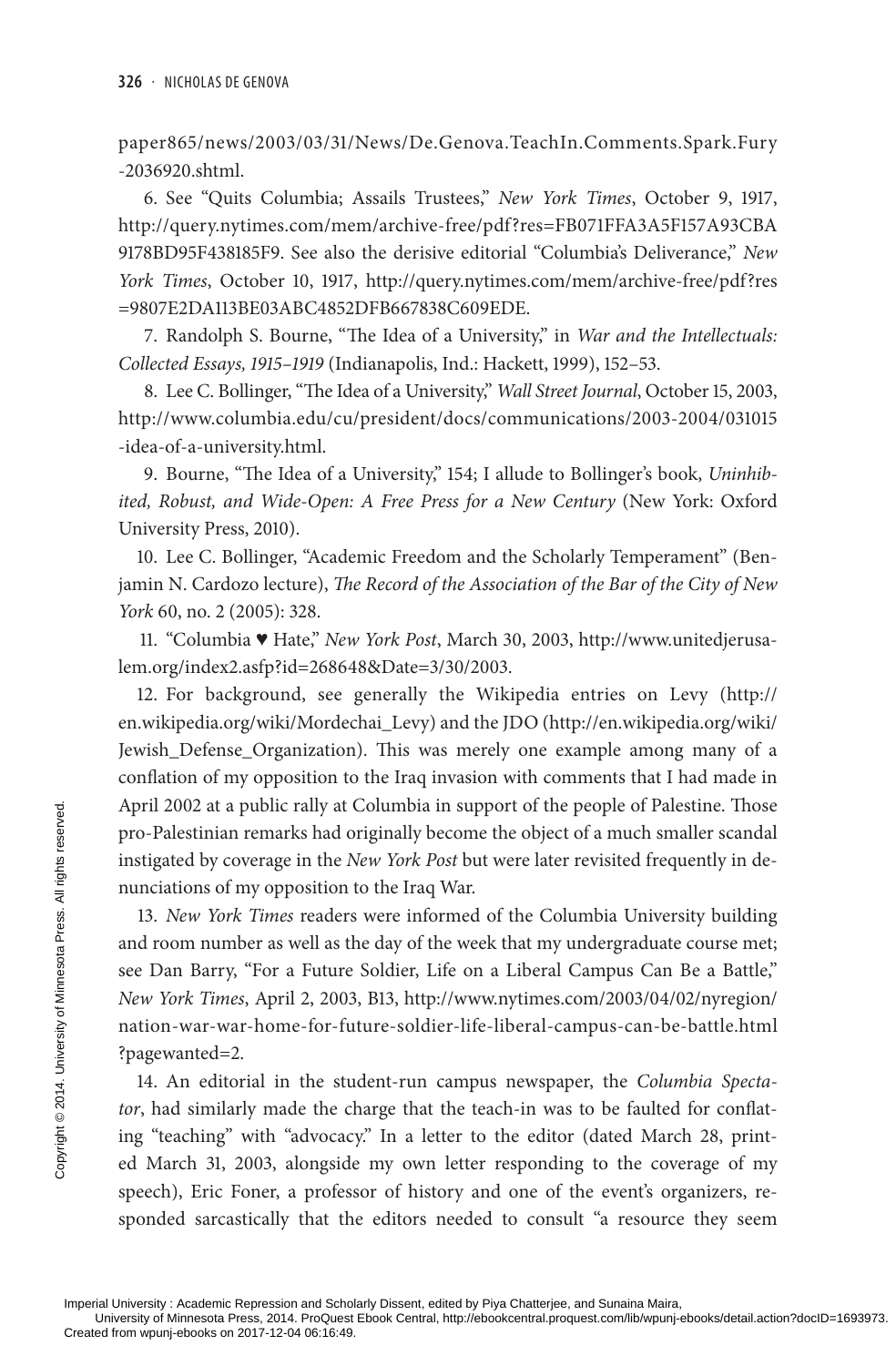not to have previously encountered—the dictionary." Supplying a definition of the term *teach-in*, Foner affirmed that the essence of such an event was precisely "the combination of education and advocacy." Morris would appear to have fallen into the same misconception. See http://www.columbiaspectator.com/2003/03/31/ letters-editorprofessor-qualifies-quotation-article-and-addresses-criticism.

15. In an editorial comment (dated May 2003), opening an issue of the academic journal that he founded, Scott states that "we live today, wherever we live, in a fundamental 'state of emergency'" characterized by "an ominous global project . . . taking shape with ferocious speed"; David Scott, "Editorial Comment: Our Times," *Small Axe*, no. 14 (September 2003): v. One is left to wonder what indeed Scott would consider to be appropriate as a response to an "emergency." Of course, writing in a smallcirculation academic publication does afford some rhetorical license. In an essay in a later issue of the same journal, Scott writes, "We live in Dark Times. They do not favor forbearance, they do not shelter generosity, they do not encourage receptivity. They are, rather, obdurate times . . . that seem to require a new routine of silencing and assimilation, a new regime of prostration, submission, and humiliation. . . . But Dark Times . . . need people who can give us illumination—and calls them forth into the public realm. . . . They are people whose vocation of dissent enables us to glimpse some possibility in ourselves and in others hitherto obscured by the priority we give to the solace of a good night's rest"; David Scott, "Stuart Hall's Ethics," *Small Axe*, no. 17 (March 2005): 2. It is regrettable that my own vocation of dissent whatever its shortcomings—which propelled me nonetheless irreversibly into the public realm during these dark times, never met with Scott's forbearance, generosity, or receptivity.

16. Ron Howell, "Columbia Professor Calls for 'a Million Mogadishus,'" *Newsday*, March 28, 2003; reprinted by the *Sikh Times*, http://www.sikhtimes.com/news \_032703b.html.

17. Tamar Lewin, "At Columbia, Call for Death of U.S. Forces Is Denounced," *New York Times*, March 29, 2003, http://www.nytimes.com/2003/03/29/education/ 29PROF.html?ex=1049605200&en=b2571f49df0e2981&ei=5062&partner=GOOGLE.

18. Gram, "De Genova Teach-In Comments Spark Fury."

19. The petition was publicized online on the website of Historians against the War, on a page concerning "Civil Liberties and Academic Freedom"; full text available at http://www.historiansagainstwar.org/freedom/genova.html.

20. For considerations of length, I have opted to omit these details. A fuller discussion will appear in my forthcoming book, *Crossing the Line: A Memoir of Free Speech during Wartime*. Notably, these various objections and criticisms of my comments were apparently based entirely on the news media reportage or Morris's representations of my speech. The Equal of Minnesota Press. 2014. Previously, the Work Times, March 29, 2<br>
29PROF-html?ex=10496052008<br>
18. Gram, "De Genova Tead<br>
19. The petition was public<br>
War, on a page concerning "C<br>
able at http://www.historiansa

21. Lee Bollinger, "2003 Commencement Address," Columbia University, May